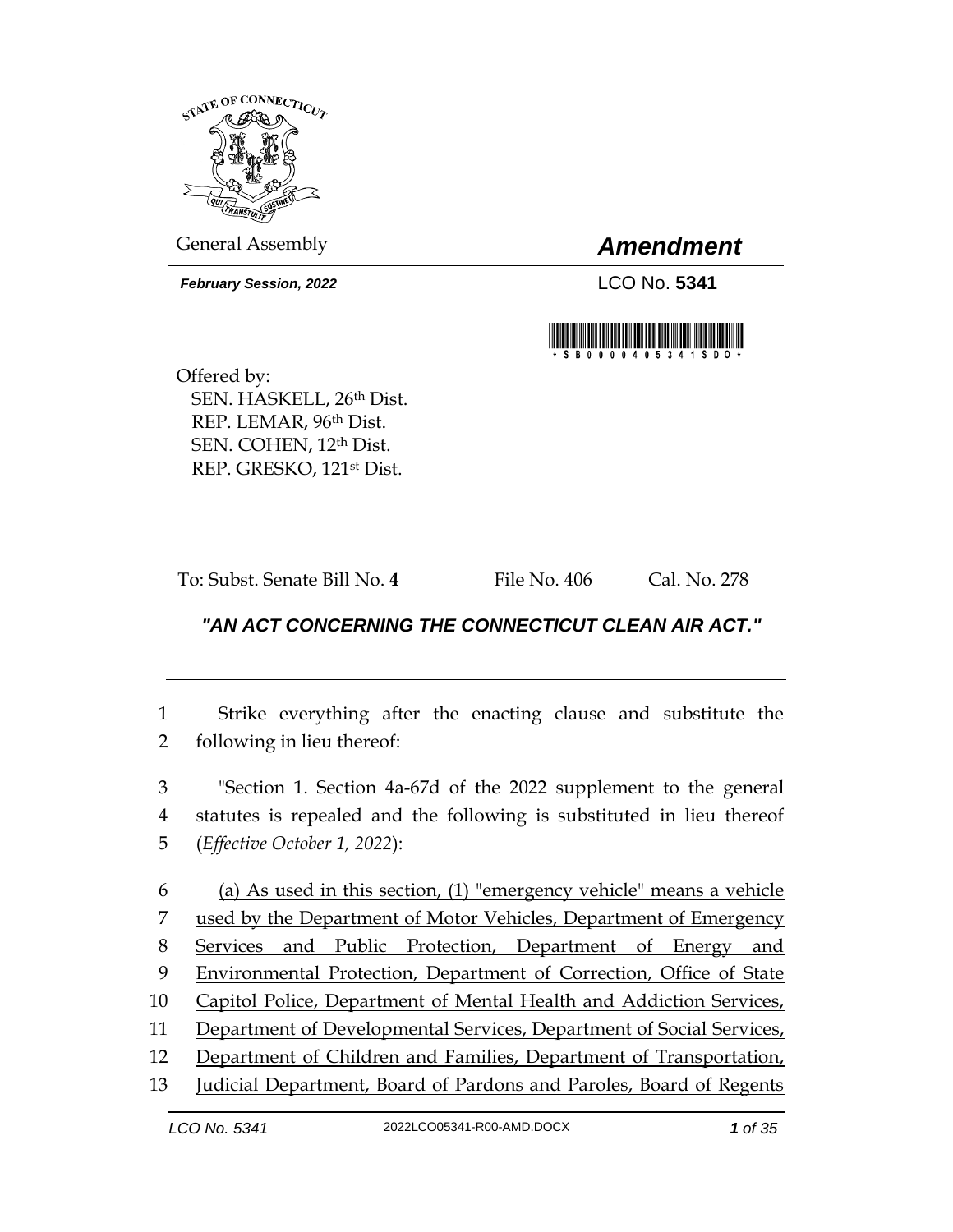for Higher Education, The University of Connecticut or The University of Connecticut Health Center for law enforcement or emergency response purposes, (2) "hybrid" means a passenger car that draws acceleration energy from two on-board sources of stored energy that consists of either an internal combustion or heat engine which uses 19 combustible fuel and a rechargeable energy storage system and, for any 20 passenger car or light duty truck with a model year of 2004 or newer, that is certified to meet or exceed the California Air Resources Board's LEV (Low Emission Vehicle) II LEV Standard, (3) "zero-emission bus" 23 means any urban bus certified by the executive officer of the California 24 Air Resources Board to produce zero emissions of any criteria pollutant 25 under all operational modes and conditions, (4) "battery electric vehicle" 26 and "fuel cell electric vehicle" have the same meanings as provided in section 16-19eee, and (5) "camp trailer" has the same meaning as provided in section 14-1.

 **[**(a)**]** (b) The fleet average for cars or light duty trucks purchased by the state shall: (1) On and after October 1, 2001, have a United States Environmental Protection Agency estimated highway gasoline mileage rating of at least thirty-five miles per gallon and on and after January 1, 2003, have a United States Environmental Protection Agency estimated highway gasoline mileage rating of at least forty miles per gallon, (2) comply with the requirements set forth in 10 CFR 490 concerning the percentage of alternative-fueled vehicles required in the state motor vehicle fleet, and (3) obtain the best achievable mileage per pound of carbon dioxide emitted in its class. The alternative-fueled vehicles purchased by the state to comply with said requirements shall be capable of operating on natural gas or electricity or any other system acceptable to the United States Department of Energy that operates on fuel that is available in the state.

 **[**(b)**]** (c) Notwithstanding any other provisions of this section, (1) on and after January 1, 2008: (A) At least fifty per cent of all cars and light duty trucks purchased or leased by the state shall be alternative-fueled, hybrid electric or plug-in electric vehicles, (B) all alternative-fueled vehicles purchased or leased by the state shall be certified to the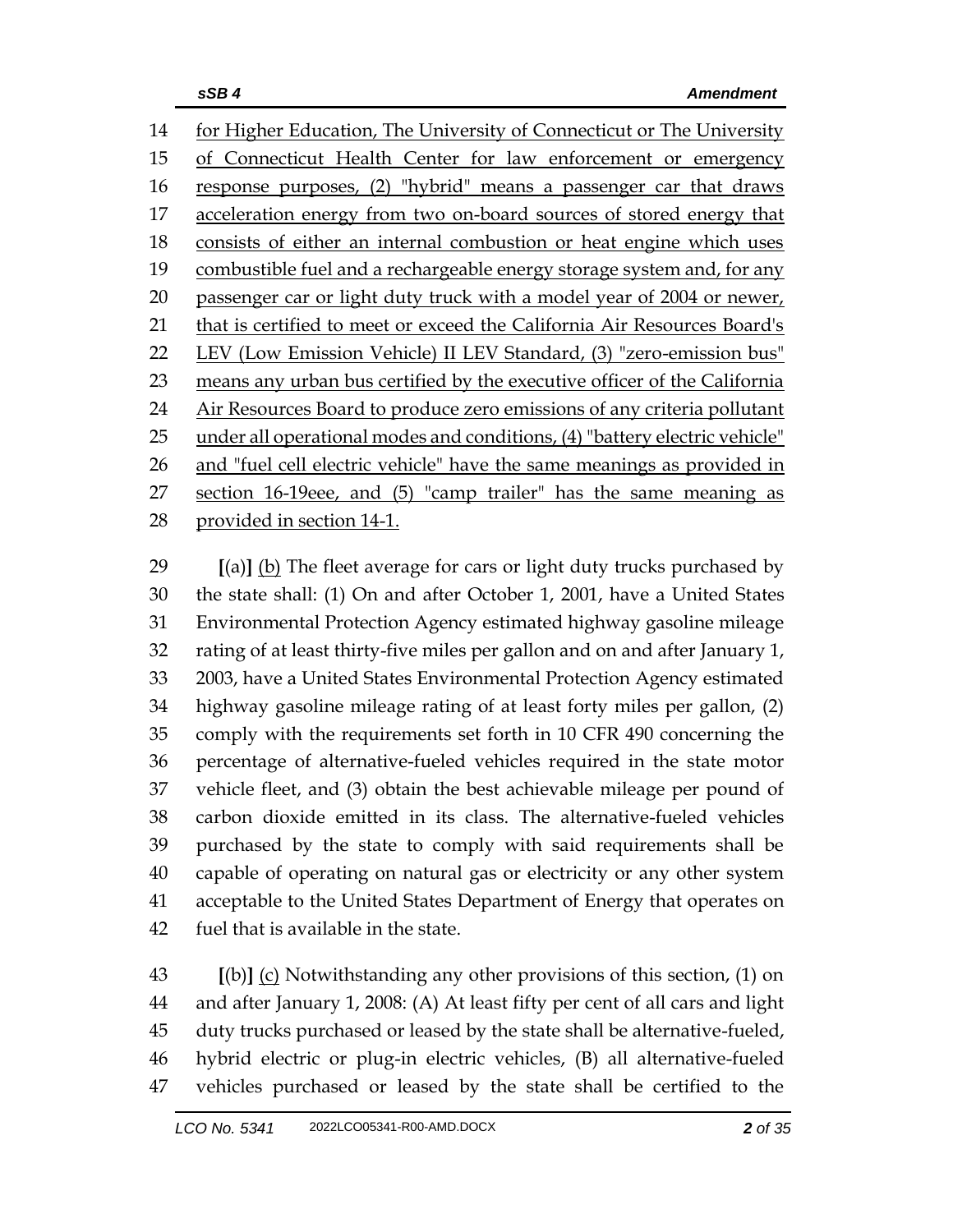| 48 | California Air Resources Board's Low Emission Vehicle II Ultra Low                                             |  |  |
|----|----------------------------------------------------------------------------------------------------------------|--|--|
| 49 | Emission Vehicle Standard, and (C) all gasoline-powered light duty and                                         |  |  |
| 50 | hybrid vehicles purchased or leased by the state shall, at a minimum, be                                       |  |  |
| 51 | certified to the California Air Resource Board's Low Emission Vehicle II                                       |  |  |
| 52 | Ultra Low Emission Vehicle Standard, (2) on and after January 1, 2012,                                         |  |  |
| 53 | one hundred per cent of such cars and light duty trucks shall be                                               |  |  |
| 54 | alternative-fueled, hybrid electric or plug-in electric vehicles, [and] (3)                                    |  |  |
| 55 | on and after January 1, [2030, at least fifty per cent of such cars and light                                  |  |  |
| 56 | duty trucks shall be zero-emission vehicles] 2026, at least fifty per cent                                     |  |  |
| 57 | of such cars and light duty trucks shall be battery electric vehicles, (4)                                     |  |  |
| 58 | on and after January 1, 2028, at least seventy-five per cent of such cars                                      |  |  |
| 59 | and light duty trucks shall be battery electric vehicles, and (5) on and                                       |  |  |
| 60 | after January 1, 2030, one hundred per cent of such cars and light duty                                        |  |  |
| 61 | trucks shall be battery electric vehicles.                                                                     |  |  |
|    |                                                                                                                |  |  |
| 62 | $[(c)]$ (d) (1) On and after January 1, 2030, at least thirty per cent of all                                  |  |  |
| 63 | buses purchased or leased by the state shall be zero-emission buses.                                           |  |  |
| 64 | (2) On and after January 1, 2024, the state shall cease to procure,                                            |  |  |
| 65 | purchase or lease any diesel-fueled transit bus.                                                               |  |  |
|    |                                                                                                                |  |  |
|    |                                                                                                                |  |  |
| 66 | [(d)] <u>(e)</u> The provisions of subsections [(a)] <u>(b)</u> to [(c)] $\underline{d}$ <i>)</i> , inclusive, |  |  |
| 67 | of this section shall not apply to any $(1)$ emergency vehicle, $(2)$ sport                                    |  |  |
| 68 | utility vehicle, (3) bus or van that transports individuals in wheelchairs,                                    |  |  |
| 69 | (4) specialty upfitted motor vehicle, or (5) camp trailer.                                                     |  |  |
|    |                                                                                                                |  |  |
| 70 | [(e) As used in this section, (1) "emergency vehicle" means a vehicle                                          |  |  |
| 71 | used by the Department of Motor Vehicles, Department of Emergency                                              |  |  |
| 72 | and Public Protection, Department of Energy<br><b>Services</b><br>and                                          |  |  |
| 73 | Environmental Protection, Department of Correction, Office of State                                            |  |  |
| 74 | Capitol Police, Department of Mental Health and Addiction Services,                                            |  |  |
| 75 | Department of Developmental Services, Department of Social Services,                                           |  |  |
| 76 | Department of Children and Families, Department of Transportation,                                             |  |  |
| 77 | Judicial Department, Board of Pardons and Paroles, Board of Regents                                            |  |  |
| 78 | for Higher Education, The University of Connecticut or The University                                          |  |  |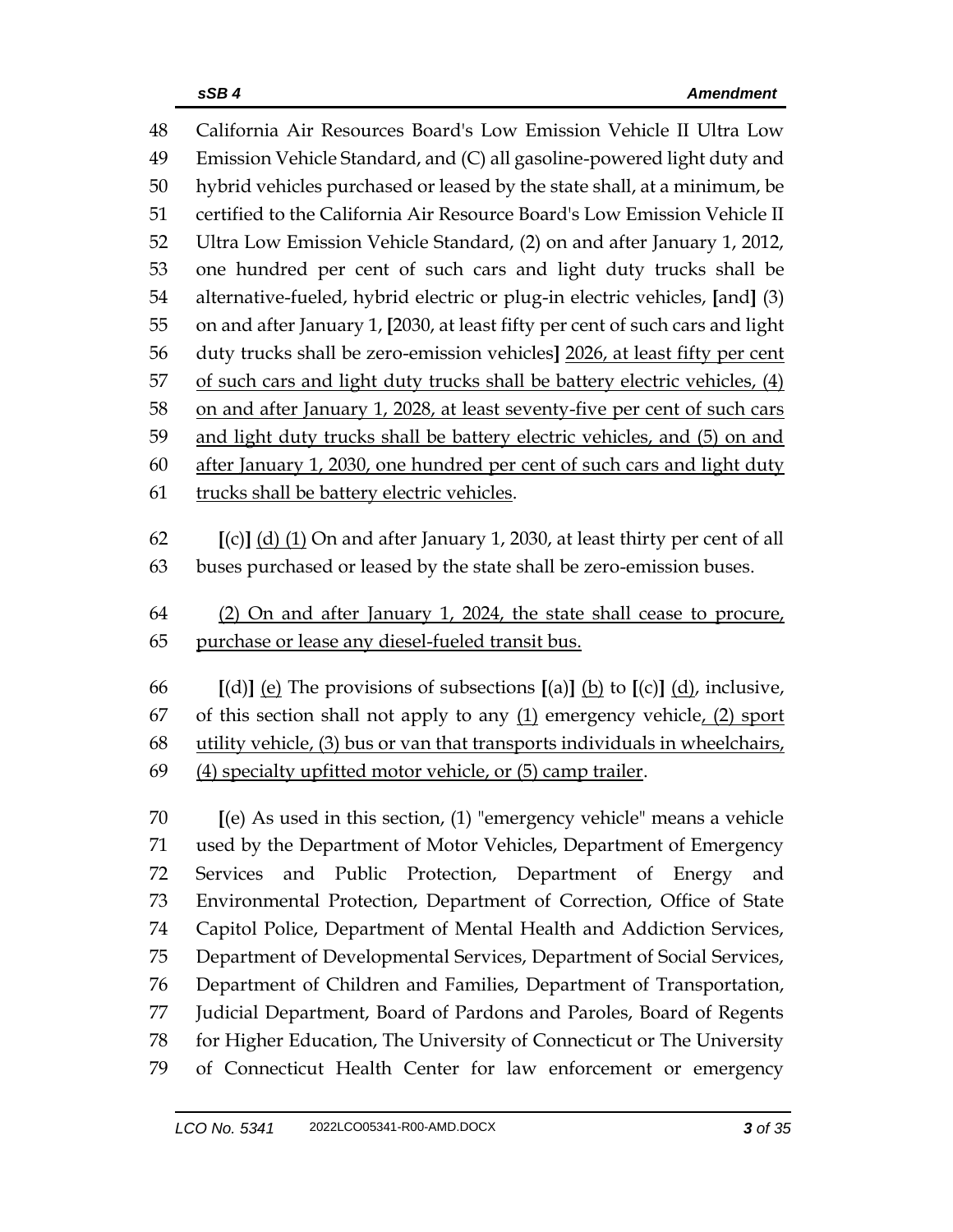response purposes, (2) "hybrid" means a passenger car that draws acceleration energy from two on-board sources of stored energy that consists of either an internal combustion or heat engine which uses combustible fuel and a rechargeable energy storage system, and, for any passenger car or light duty truck with a model year of 2004 or newer, that is certified to meet or exceed the California Air Resources Board's LEV (Low Emission Vehicle) II LEV Standard, (3) "zero-emission vehicle" means a battery electric vehicle, hybrid electric vehicle, range- extended electric vehicle and any vehicle that is certified by the executive officer of the California Air Resources Board to produce zero emissions of any criteria pollutant under all operational modes and conditions, and (4) "zero-emission bus" means any urban bus certified by the executive officer of the California Air Resources Board to produce zero emissions of any criteria pollutant under all operational modes and conditions.**]**

 (f) In performing the requirements of this section, the Commissioners of Administrative Services, Energy and Environmental Protection and Transportation shall, whenever possible, consider the use of and impact on Connecticut-based companies.

 (g) The Commissioner of Administrative Services, in consultation 100 with the Commissioner of Transportation, shall  $(1)$  study the feasibility of creating a competitive bid process for the aggregate procurement of **[**zero-emission**]** light, medium and heavy duty battery electric vehicles, fuel cell electric vehicles and zero-emission buses, **[**and**]** (2) determine whether such aggregate procurement would achieve a cost savings on the purchase of such vehicles and buses and related administrative costs, (3) develop a plan to implement zero-emission buses state-wide, and (4) identify any barriers to such implementation. On or before January 1, **[**2020**]** 2024, the Commissioner of Administrative Services shall **[**report**]** submit, in accordance with the provisions of section 11-4a, **[**on**]** a report on the results of such study and a copy of the 111 implementation plan to the joint standing committees of the General Assembly having cognizance of matters relating to government administration and transportation. The Commissioner of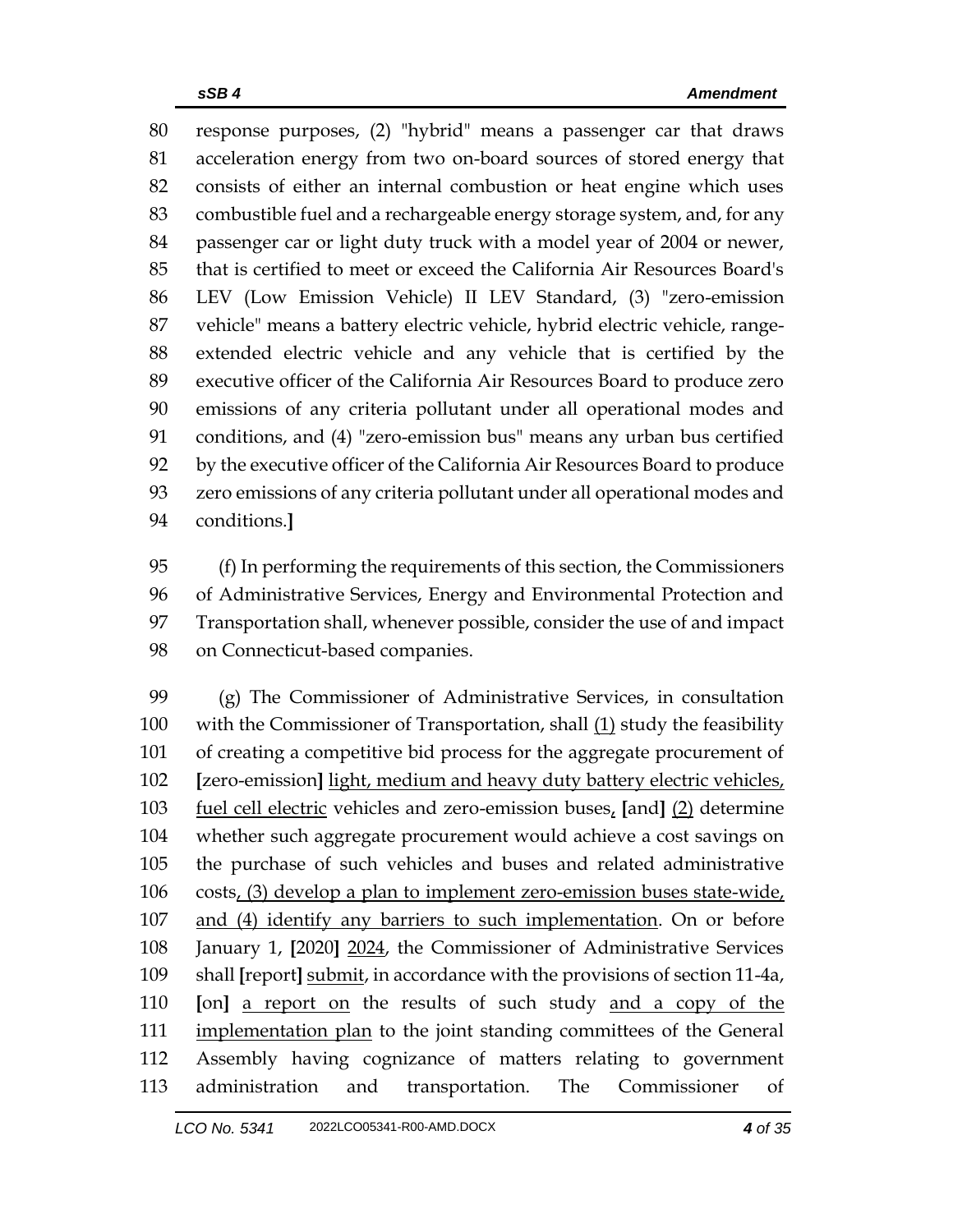|     | sSB4<br><b>Amendment</b>                                                         |  |
|-----|----------------------------------------------------------------------------------|--|
| 114 | Administrative Services may proceed with such aggregate procurement              |  |
| 115 | if the commissioner determines such aggregate procurement would                  |  |
| 116 | achieve a cost savings.                                                          |  |
| 117 | (h) The Commissioner of Administrative Services shall consider the               |  |
| 118 | <u>lower costs associated with the maintenance of a battery electric vehicle</u> |  |
| 119 | when establishing the amount to lease such battery electric vehicle to           |  |
| 120 | another state agency.                                                            |  |
| 121 | (i) Not later than January 1, 2026, and annually thereafter, if the fleet        |  |
| 122 | average for cars or light duty trucks purchased by the state does not            |  |
| 123 | meet the requirements of subsection $(c)$ of this section, the commissioner      |  |
| 124 | shall submit, in accordance with the provisions of section 11-4a, a report       |  |
| 125 | to the joint standing committees of the General Assembly having                  |  |
| 126 | cognizance of matters relating to government administration,                     |  |
| 127 | transportation and the environment. Such report shall (1) explain why            |  |
| 128 | such requirements were not met, and (2) propose an alternative                   |  |
| 129 | schedule to meet such requirements after considering available                   |  |
| 130 | appropriations and the market conditions for battery electric vehicles           |  |
| 131 | and the associated charging infrastructure for battery electric vehicles.        |  |
| 132 | Sec. 2. (NEW) ( <i>Effective October 1, 2022</i> ) (a) As used in this section:  |  |
| 133 | (1) "Association of unit owners", "board of directors", "common                  |  |
| 134 | elements", "condominium instruments", "limited common elements",                 |  |
| 135 | "unit" and "unit owner" have the same meanings as provided in section            |  |
| 136 | 47-68a of the general statutes;                                                  |  |
| 137 | (2) "Electric vehicle charging station" has the same meaning as                  |  |
| 138 | provided in section 16-19f of the general statutes; and                          |  |
| 139 | (3) "Reasonable restrictions" means a restriction that does not                  |  |
| 140 | significantly increase the cost of the electric vehicle charging station or      |  |
| 141 | significantly decrease its efficiency or specified performance.                  |  |
| 142 | (b) On and after October 1, 2022, any provision of the condominium               |  |
| 143 | instruments that either prohibits or unreasonably restricts the                  |  |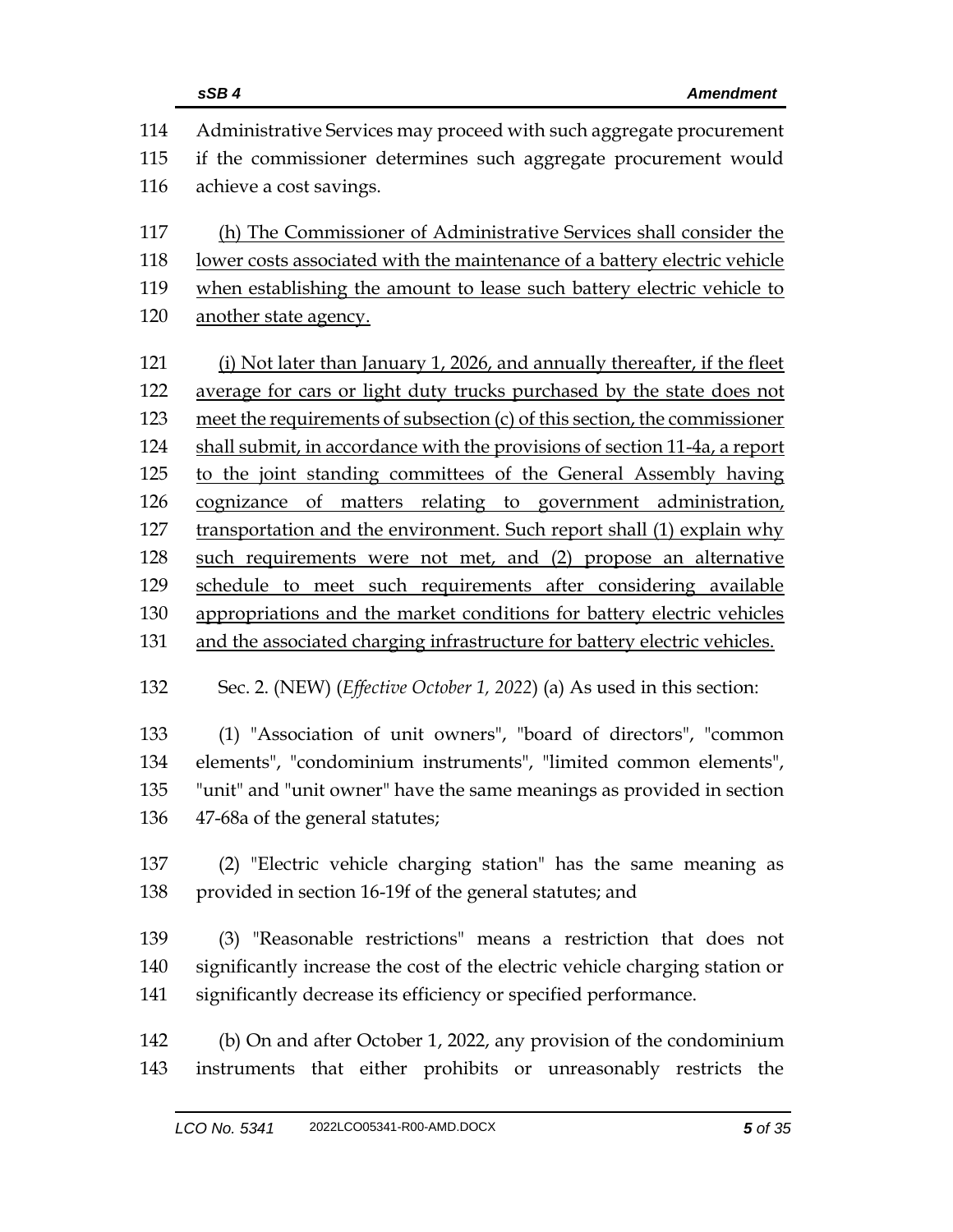installation or use of an electric vehicle charging station in a unit parking space or limited common element parking space, or is otherwise in conflict with the provisions of this section, shall be void and unenforceable.

 (c) An electric vehicle charging station installed pursuant to this section shall meet all applicable health and safety standards and requirements under any state or federal law or municipal ordinance.

 (d) A unit owner may submit an application to the board of directors to install an electric vehicle charging station in a unit parking space, or in a limited common element parking space with the written approval of the unit owner of each unit to which use of the limited common element parking space is reserved. The board of directors shall acknowledge, in writing, the receipt of any such application not later than thirty days after such receipt, and process such application in the same manner as an application for an addition, alteration or improvement pursuant to the declaration, as described in section 47-70 of the general statutes. The approval or denial of such application shall be in writing and shall be issued not later than sixty days after the date of receipt of such application. If an application is not denied in writing within such sixty-day period, the application shall be deemed approved, unless the board of directors reasonably requests additional information not later than sixty days from the date of receipt of such application.

 (e) If a unit owner seeks to install an electric vehicle charging station in a unit parking space or limited common element parking space, the 169 following provisions shall apply:

 (1) The unit owner shall obtain approval from the board of directors to install the electric vehicle charging station and the board of directors shall approve the installation if the owner agrees in writing to: (A) Comply with the provisions of the declaration regarding an addition, alteration or improvement; (B) engage a licensed and insured contractor to install the electric vehicle charging station; (C) provide a certificate of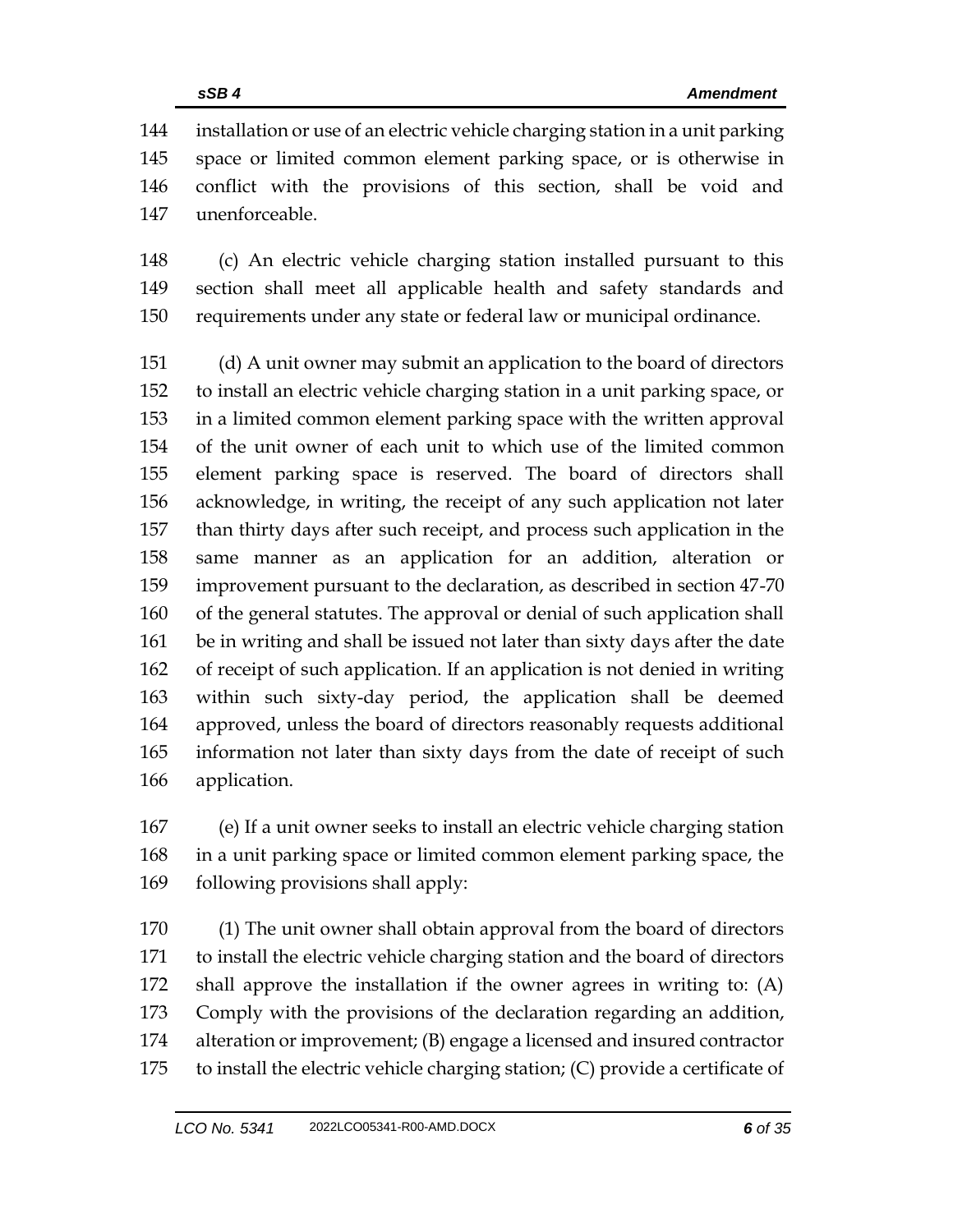insurance, within fourteen days of approval, that demonstrates insurance coverage in amounts deemed sufficient by the board of directors; (D) pay for the costs associated with the installation of the electric vehicle charging station, including, but not limited to, increased master policy premiums, attorney's fees incurred by the association of unit owners, engineering fees, professional fees, permit fees and applicable zoning compliance costs; and (E) pay the electricity usage costs associated with the electric vehicle charging station.

 (2) The unit owner, and each successive owner, of the electric vehicle charging station shall be responsible for: (A) The costs for damage to the electric vehicle charging station, common elements or units resulting from the installation, use, maintenance, repair, removal or replacement of the electric vehicle charging station; (B) the costs for the maintenance, repair and replacement of the electric vehicle charging station until it has been removed; (C) the costs for the restoration of the physical space where the electric vehicle charging station was installed after it is removed; (D) the costs of electricity associated with the electric vehicle charging station; (E) the common expenses as a result of uninsured losses pursuant to any master insurance policy held by the association of unit owners; and (F) making disclosures to prospective buyers regarding (i) the existence of the electric vehicle charging station, (ii) the associated responsibilities of the unit owner under this section, and (iii) the requirement that the purchaser accepts the electric vehicle charging station unless it is removed prior to the transfer of the unit.

 (3) A unit owner shall not be required to maintain a liability coverage policy for an existing National Electrical Manufacturers Association standard alternating current power plug.

 (f) An association of unit owners may (1) install an electric vehicle charging station in the common elements for the use of all unit owners and develop appropriate rules for such use, (2) create a new parking space where one did not previously exist to facilitate the installation of an electric vehicle charging station, (3) require the unit owner to remove the electric vehicle charging station prior to the unit owner's sale of the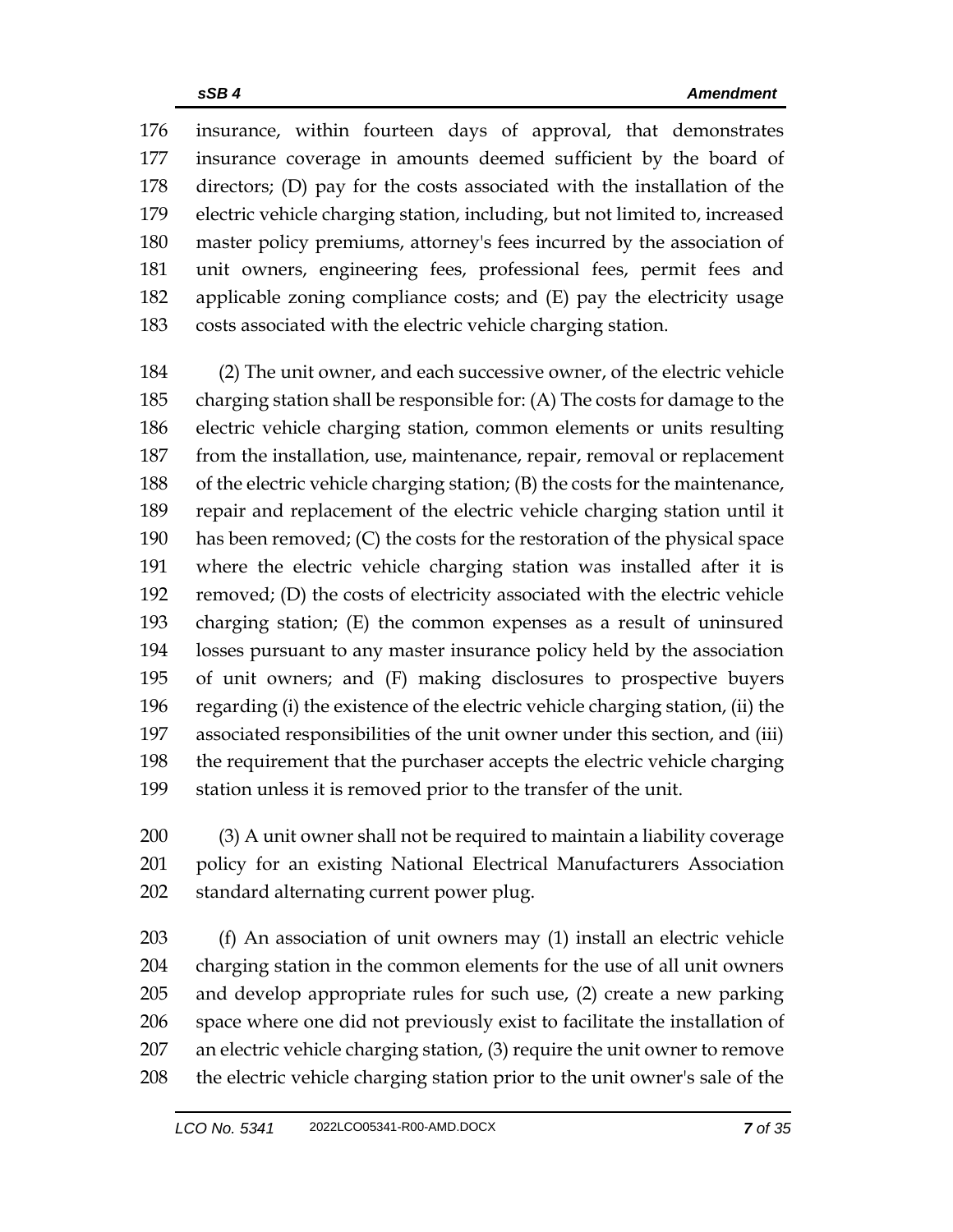property unless the purchaser of the property agrees to take ownership of the electric vehicle charging station, and (4) assess the unit owner for any uninsured portion of a loss associated with an electric vehicle charging station, whether resulting from a deductible or otherwise, regardless of whether the association submits an insurance claim.

 (g) In any action by an association of unit owners seeking to enforce compliance with this section, the prevailing party shall be awarded reasonable attorney's fees.

 (h) The provisions of this section shall not apply to an association of unit owners that imposes reasonable restrictions on electric vehicle charging stations or has electric vehicle charging stations at a ratio that is equal to or greater than fifteen per cent of the number of units.

Sec. 3. (NEW) (*Effective October 1, 2022*) (a) As used in this section:

 (1) "Association", "bylaws", "common elements", "declaration", "executive board", "limited common element", "purchaser", "rule", "unit" and "unit owner" have the same meanings as provided in section 47-202 of the general statutes;

 (2) "Electric vehicle charging station" has the same meaning as provided in section 16-19f of the general statutes; and

 (3) "Reasonable restrictions" means a restriction that does not significantly increase the cost of the electric vehicle charging station or significantly decrease its efficiency or specified performance.

 (b) On and after October 1, 2022, any provision of the declaration or bylaws that either prohibits or unreasonably restricts the installation or use of an electric vehicle charging station in a unit parking space or limited common element parking space, or is otherwise in conflict with the provisions of this section, shall be void and unenforceable.

 (c) An electric vehicle charging station installed pursuant to this section shall meet all applicable health and safety standards and requirements under any state or federal law or municipal ordinance.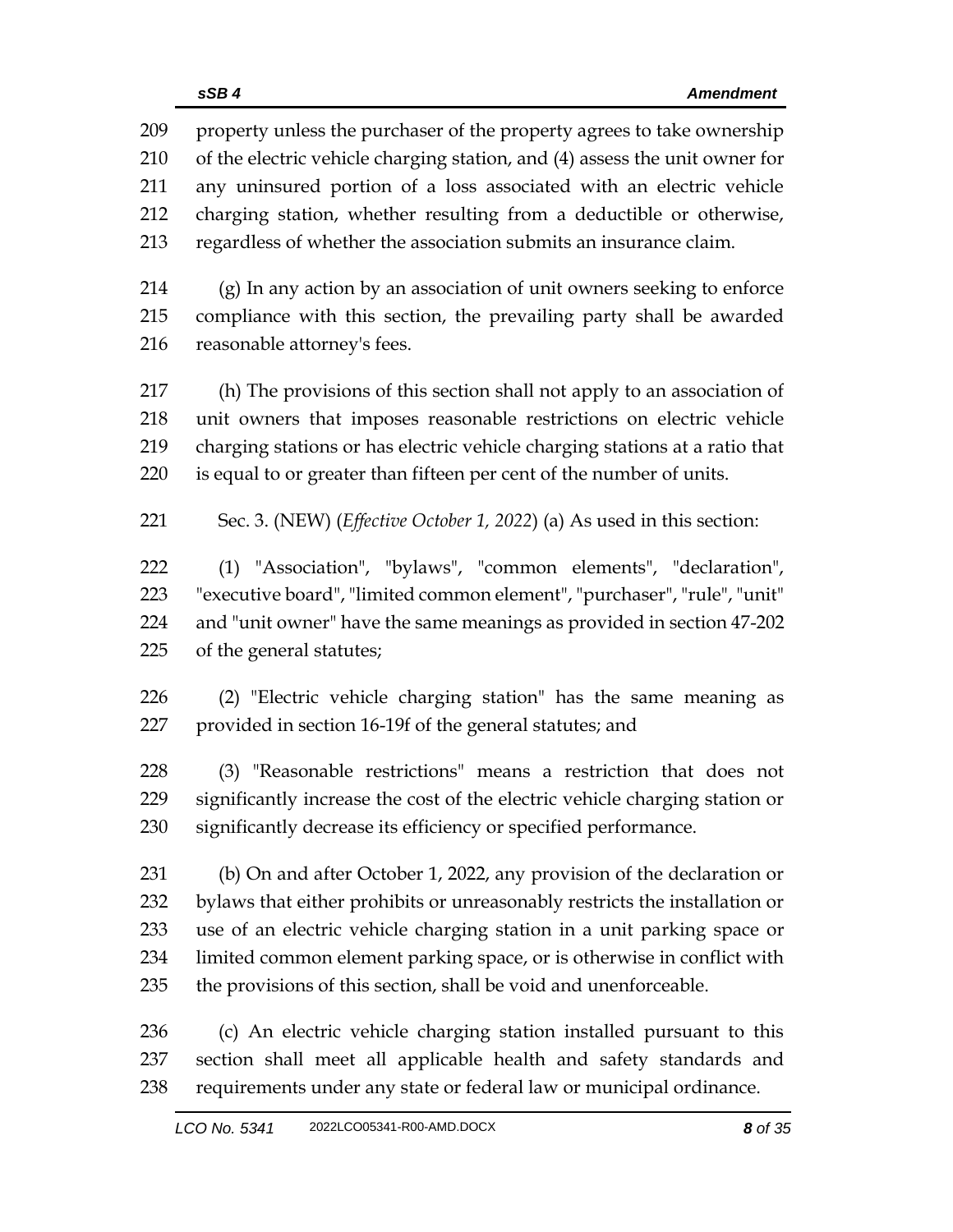239 (d) A unit owner may submit an application to the executive board to install an electric vehicle charging station in a unit parking space, or in a limited common element parking space with the written approval of the unit owner of each unit to which use of the limited common element parking space is reserved. The executive board shall acknowledge, in writing, the receipt of any such application not later than thirty days 245 after such receipt, and process such application in the same manner as an application for an addition, alteration or improvement pursuant to the declaration or bylaws. The approval or denial of such application shall be in writing and shall be issued not later than sixty days after the date of receipt of such application. If an application is not denied in writing within such sixty-day period, the application shall be deemed approved, unless the executive board reasonably requests additional information not later than sixty days from the date of receipt of such application.

 (e) If a unit owner seeks to install an electric vehicle charging station in a unit parking space or limited common element parking space, the following provisions shall apply:

 (1) The unit owner shall obtain approval from the executive board to install the electric vehicle charging station and the executive board shall approve the installation if the owner agrees in writing to: (A) Comply with the provisions of the declaration or bylaws regarding an addition, alteration or improvement; (B) engage a licensed and insured contractor to install the electric vehicle charging station; (C) provide a certificate of insurance, within fourteen days of approval, that demonstrates insurance coverage in amounts deemed sufficient by the board of directors; (D) pay for the costs associated with the installation of the electric vehicle charging station, including, but not limited to, increased master policy premiums, attorney's fees incurred by the association, engineering fees, professional fees, permits and applicable zoning compliance; and (E) pay the electricity usage costs associated with the electric vehicle charging station.

(2) The unit owner, and each successive owner, of the electric vehicle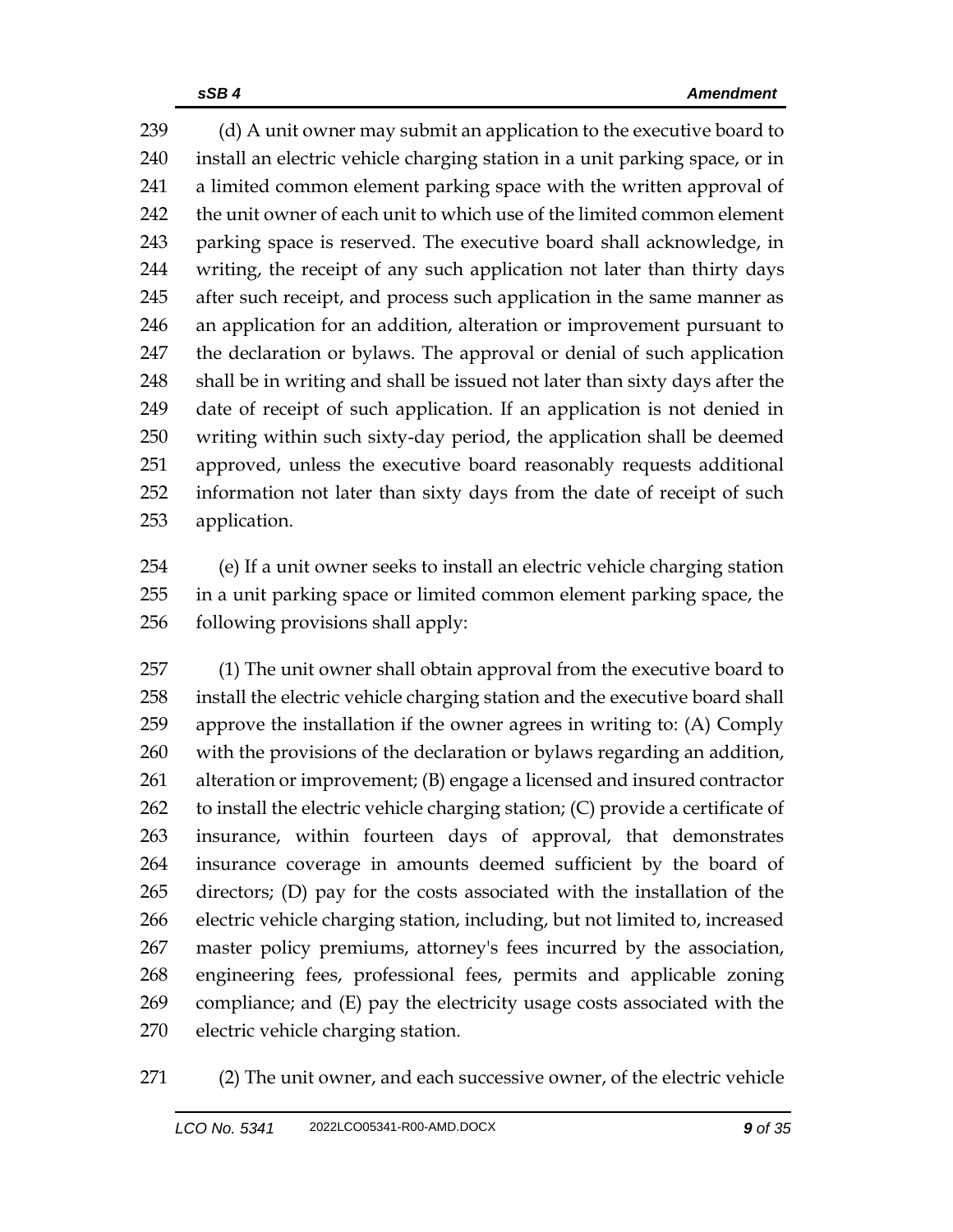charging station shall be responsible for: (A) The costs for damage to the electric vehicle charging station, common elements or units resulting from the installation, use, maintenance, repair, removal or replacement of the electric vehicle charging station; (B) the costs for the maintenance, repair and replacement of the electric vehicle charging station until it has been removed; (C) the costs for the restoration of the physical space where the electric vehicle charging station was installed after it is removed; (D) the costs of electricity associated with the electric vehicle charging station; (E) the common expenses as a result of uninsured losses pursuant to any master insurance policy held by the association of unit owners; and (F) making disclosures to prospective buyers regarding (i) the existence of the electric vehicle charging station, (ii) the associated responsibilities of the unit owner under this section, and (iii) the requirement that the purchaser accepts the electric vehicle charging station unless it is removed prior to the transfer of the unit.

 (3) A unit owner shall not be required to maintain a liability coverage policy for an existing National Electrical Manufacturers Association standard alternating current power plug.

 (f) An association may (1) install an electric vehicle charging station in the common elements for the use of all unit owners and develop appropriate rules for such use, (2) create a new parking space where one did not previously exist to facilitate the installation of an electric vehicle charging station, (3) require the unit owner to remove the electric vehicle charging station prior to the unit owner's sale of the property unless the purchaser of the property agrees to take ownership of the electric vehicle charging station, and (4) assess the unit owner for any uninsured portion of a loss associated with an electric vehicle charging station, whether resulting from a deductible or otherwise, regardless of whether the association submits an insurance claim.

 (g) In any action by an association seeking to enforce compliance with this section, the prevailing party shall be awarded reasonable attorney's fees.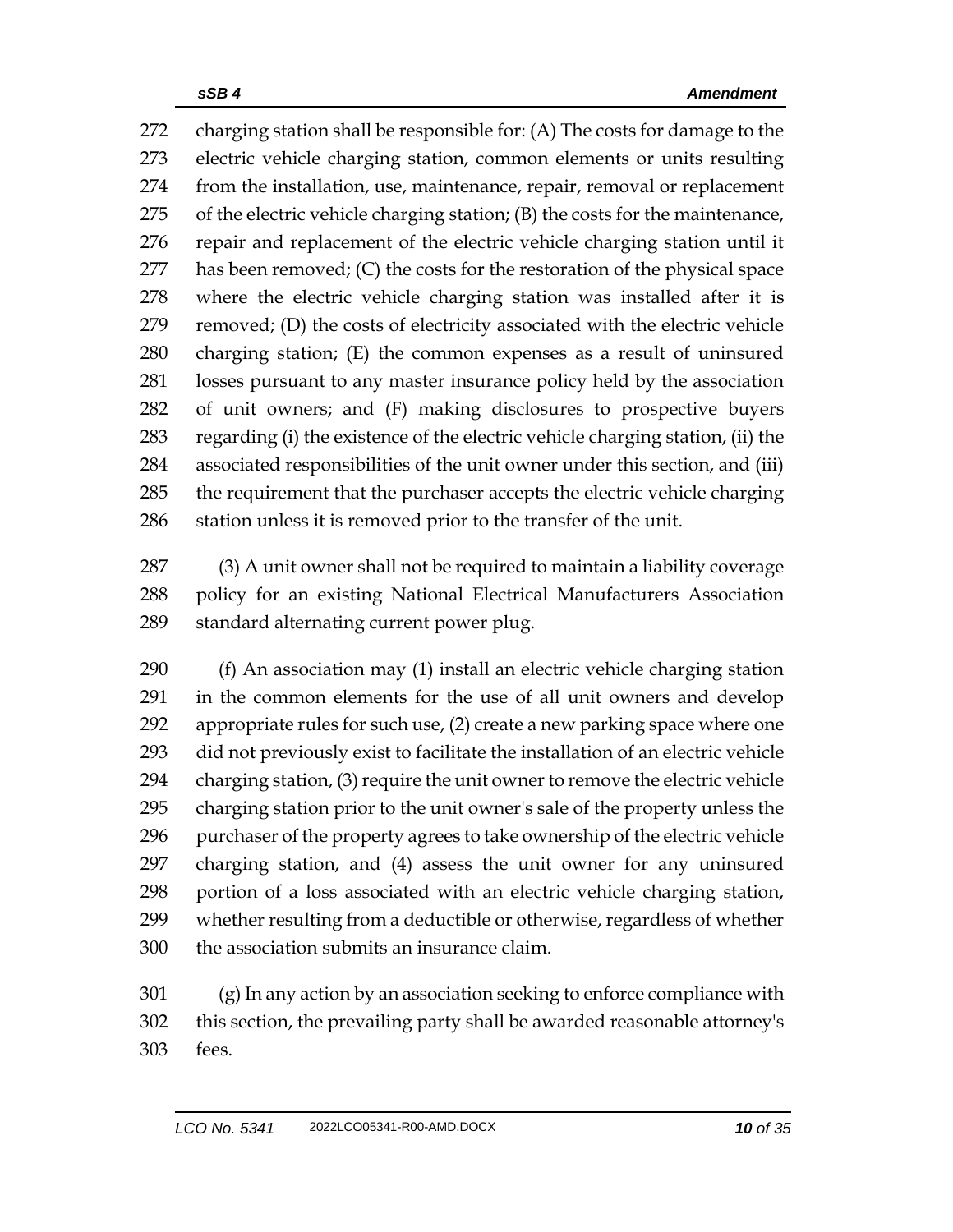(h) The provisions of this section shall not apply to an association that imposes reasonable restrictions on electric vehicle charging stations or has electric vehicle charging stations at a ratio that is equal to or greater than fifteen per cent of the number of units.

 Sec. 4. (NEW) (*Effective October 1, 2022*) (a) As used in this section (1) "dedicated parking space" means a parking space located within a tenant's separate interest or a parking spot that is in a common area, but subject to exclusive use rights of an individual tenant, including, but not limited to, a garage space, carport or parking space that is specifically designated for use by a particular tenant; (2) "electric vehicle charging station" has the same meaning as provided in section 16-19f of the general statutes; and (3) "dwelling unit", "landlord", "rent", "rental agreement" and "tenant" have the same meanings as provided in section 47a-1 of the general statutes.

 (b) (1) For any rental agreement executed, extended or renewed on or after October 1, 2022, a landlord of two hundred fifty dwelling units or more shall approve a tenant's written request to install an electric vehicle charging station at a dedicated parking space for the tenant that meets the requirements of this section and complies with the landlord's procedural approval process for modifications to the property.

 (2) For any rental agreement executed, extended or renewed on or after October 1, 2023, a landlord of more than fifty dwelling units but less than two hundred fifty dwelling units shall approve a tenant's written request to install an electric vehicle charging station at a dedicated parking space for the tenant that meets the requirements of this section and complies with the landlord's procedural approval process for modifications to the property.

 (3) For any rental agreement executed, extended or renewed on or after October 1, 2024, a landlord of fifty dwelling units or less shall approve a tenant's written request to install an electric vehicle charging station at a dedicated parking space for the tenant that meets the requirements of this section and complies with the landlord's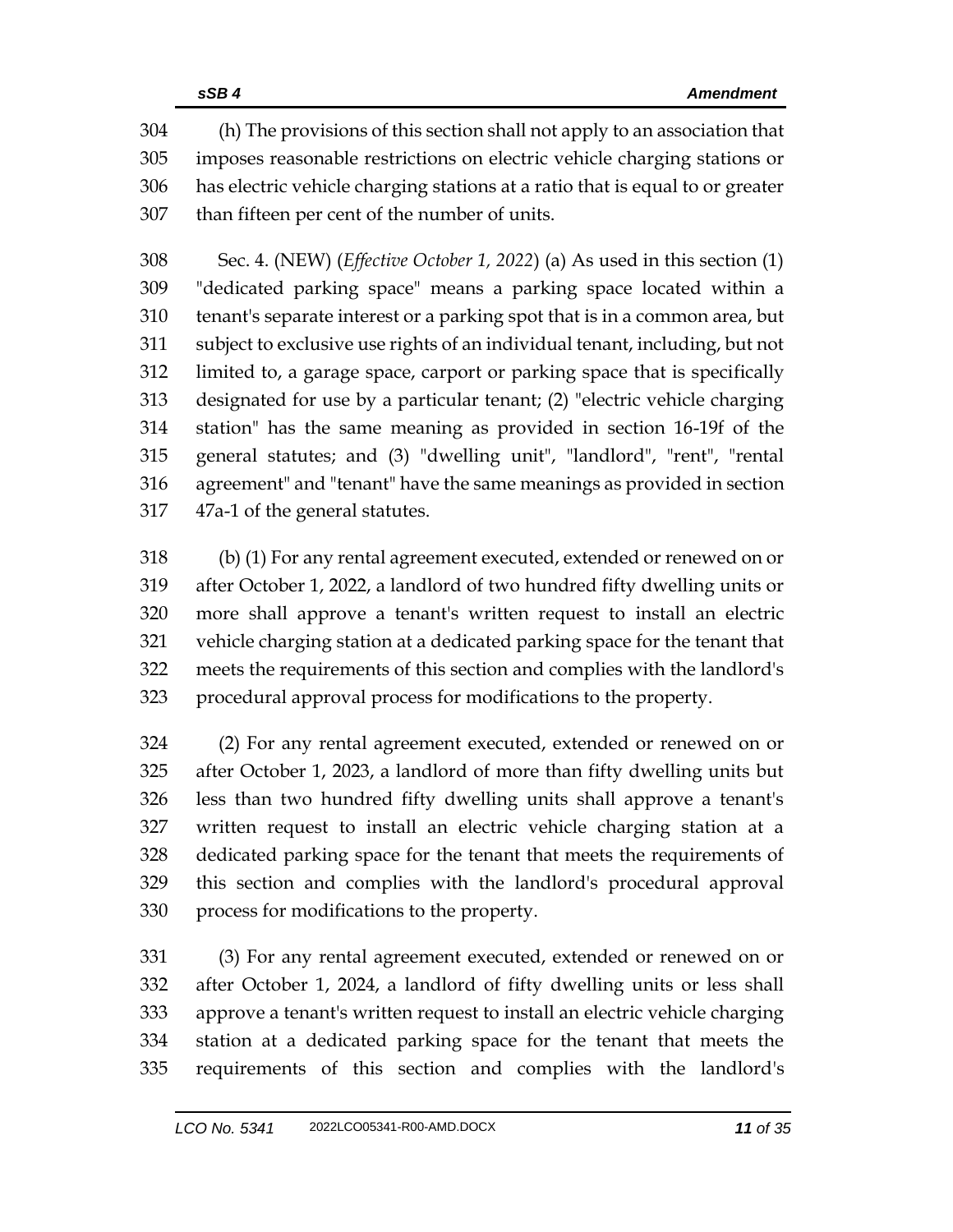procedural approval process for modifications to the property.

 (c) A landlord shall not be obligated to provide an additional parking space to a tenant in order to accommodate an electric vehicle charging station.

 (d) An electric vehicle charging station installed pursuant to this section, and all modifications and improvements to the property, shall comply with any state or federal law or municipal ordinance, and all applicable zoning requirements, land use requirements, and covenants, conditions and restrictions.

 (e) A tenant's written request to modify the rental property to install an electric vehicle charging station shall indicate such tenant's consent to enter into a written agreement with the landlord that includes, but is not limited to, provisions regarding:

 (1) The installation, use, maintenance and removal of the electric vehicle charging station and its infrastructure;

 (2) A complete financial analysis and scope of work regarding the installation of the electric vehicle charging station and its infrastructure;

 (3) Payment to the landlord of any costs associated with the landlord's installation of the electric vehicle charging station and its infrastructure prior to any modification or improvement to the rental property. The costs associated with modifications and improvements include, but are not limited to, the cost of permits, supervision, construction and, if required by the contractor and consistent with its past performance of work for the landlord, performance bonds;

 (4) Payment of the landlord's incurred costs associated with the electrical usage of the electric vehicle charging station, and costs for damage, maintenance, repair, removal and replacement of the electric vehicle charging station, including such modifications or improvements made to the rental property associated with the electric vehicle charging station;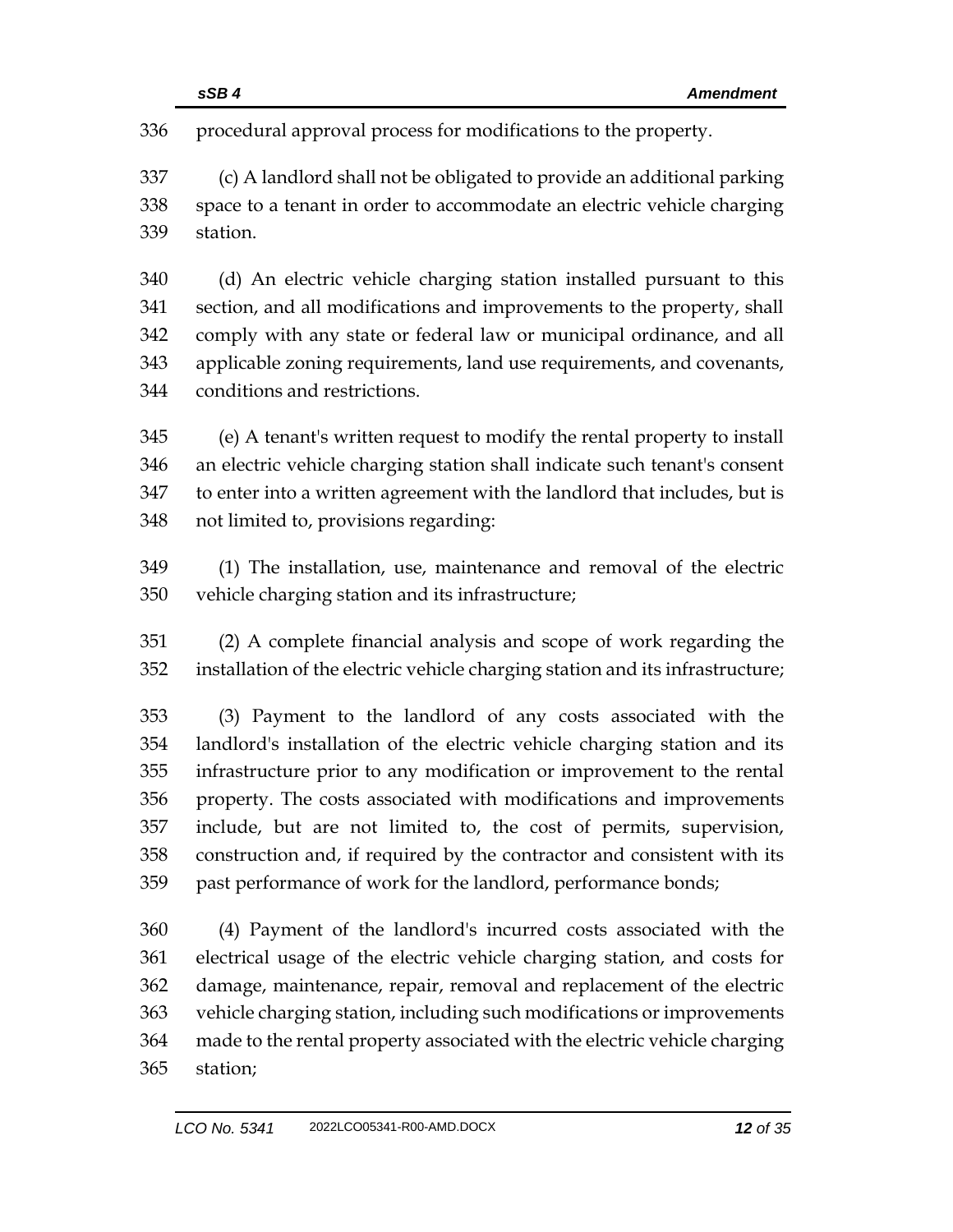(5) Where another tenant will use the electric vehicle charging station, a requirement for the tenant who requested such electric vehicle charging station to enter into a cooperative agreement with the landlord and such other tenant regarding the electricity metering procedures and the responsibilities and duties of each party to such agreement. Any costs, including, but not limited to, attorney's fees, electricity metering costs and other fees related to the cooperative agreement, shall be the responsibility of the tenants participating in the agreement;

 (6) Maintenance of a general liability insurance policy that covers an electric vehicle charging station at a tenant's dedicated parking space and to name the landlord as a named additional insured under the policy commencing with the date of approval for construction until the tenant forfeits possession of the dwelling unit to the landlord;

 (7) A requirement for the tenant to post a surety bond in an amount equal to the cost of removing the electric vehicle charging station or permit the landlord to withhold all or a portion of the security deposit pursuant to section 47a-21 of the general statutes at the time the tenancy is terminated for any damages suffered by the landlord due to the tenant's failure to comply with the landlord's requirements regarding removal of the electric vehicle charging station and its infrastructure; and

 (8) A requirement for the tenant to agree to designate the electric vehicle charging station as a fixture of the rental property if the tenant does not remove the electric vehicle charging station upon the termination of the lease.

 (f) This section shall not apply to a residential rental property where: (1) The dwelling unit provides electric vehicle charging stations for use by tenants in a ratio that is equal to or greater than ten per cent of the designated parking spaces; (2) parking is not provided as part of the rental agreement; (3) there are fewer than five parking spaces; (4) the development of such property is assisted by an allocation of Low Income Housing Tax Credits pursuant to Section 42 of the Internal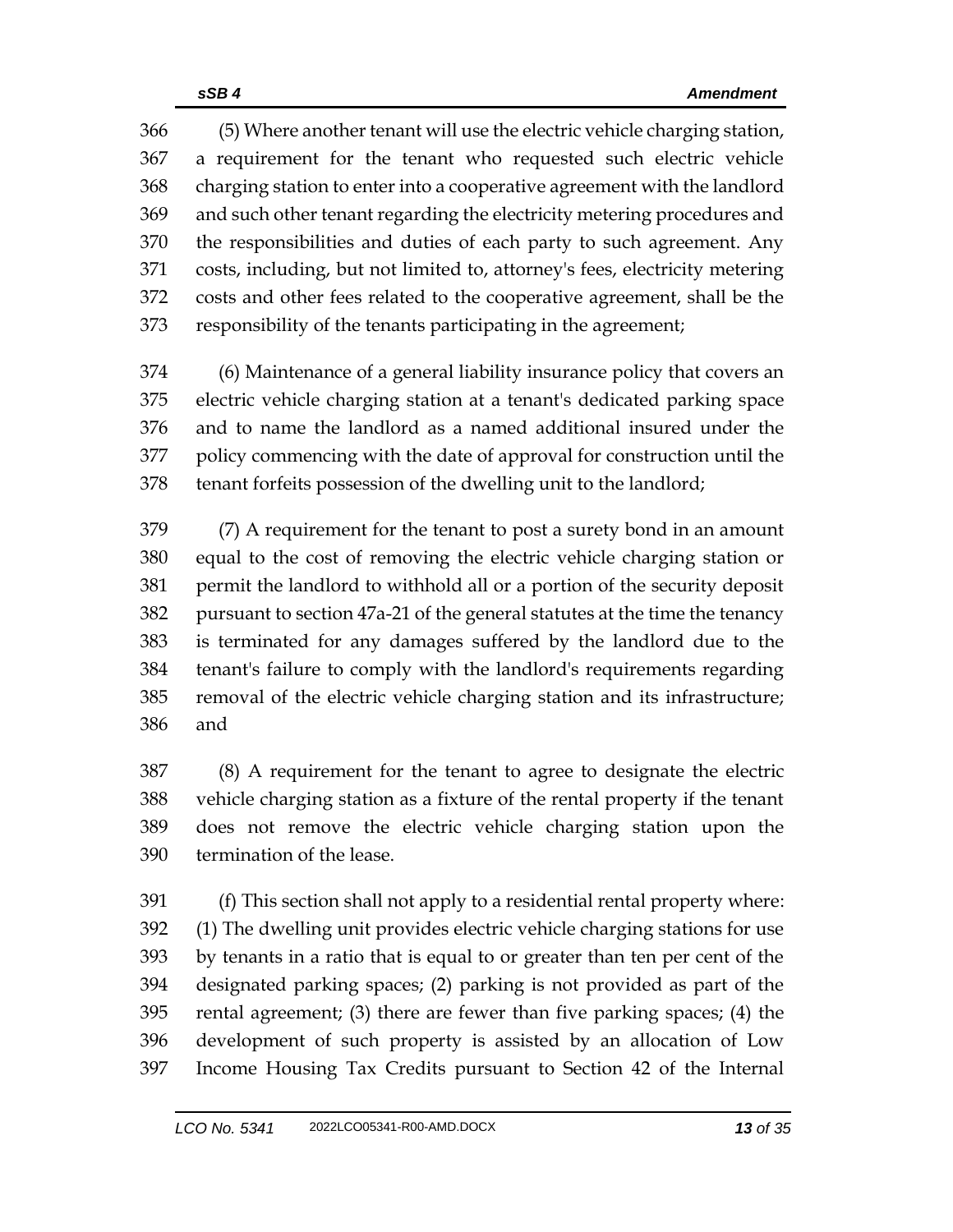Revenue Code of 1986, or any subsequent corresponding internal revenue code of the United States, as amended from time to time; or (5) such property is managed by a housing authority created under section 8-40 of the general statutes.

 Sec. 5. (NEW) (*Effective October 1, 2022*) (a) As used in this section, (1) "electric vehicle charging station" has the same meaning as provided in section 16-19f of the general statutes, (2) "level two electric vehicle charging station" means an electric vehicle charging station that supplies two hundred eight to two hundred forty volt alternating current, and (3) "direct current fast charging station" means an electric vehicle charging station that utilizes direct current electricity providing forty kilowatts or greater.

 (b) On and after January 1, 2023, the Commissioner of Administrative Services shall require each new construction of a state facility, the total project costs of which exceed one hundred thousand dollars, to be installed with level two electric vehicle charging stations in at least twenty per cent of the designated parking spaces for cars or light duty trucks at such facility.

 (c) On and after January 1, 2023, a municipality shall require each new construction of a commercial building or multiunit residential building with thirty or more designated parking spaces for cars or light duty trucks to include electric vehicle charging infrastructure that is capable of supporting level two electric vehicle charging stations or direct current fast charging stations in at least ten per cent of such parking spaces. A municipality may, through its legislative body, require any such commercial building or multiunit residential building to include such electric vehicle charging infrastructure in more than ten per cent of such parking spaces.

 Sec. 6. Section 12-81 of the 2022 supplement to the general statutes is amended by adding subdivisions (80) and (81) as follows (*Effective October 1, 2022, and applicable to assessment years commencing on or after October 1, 2022*):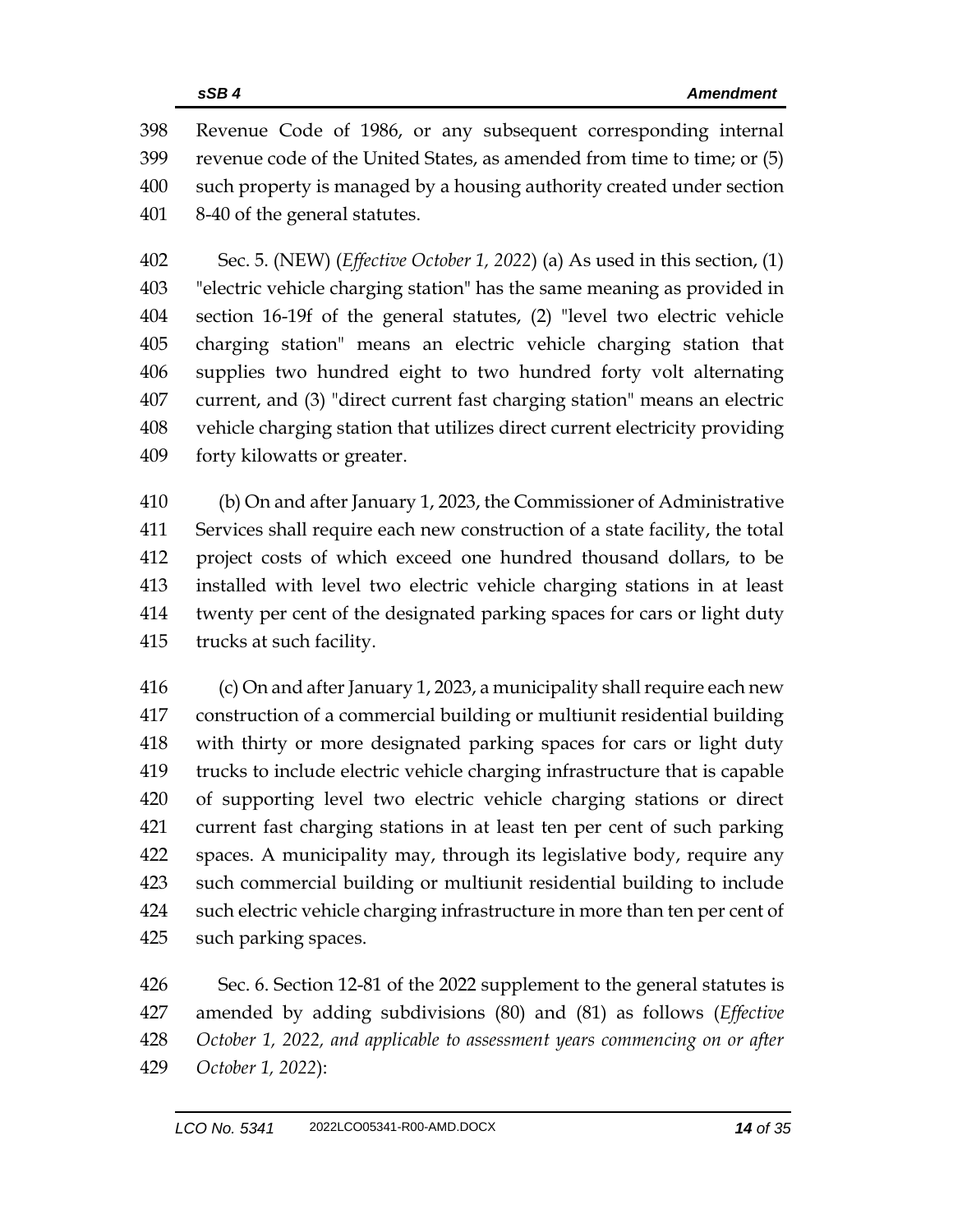| 430        | (NEW) (80) Level two electric vehicle charging stations, as defined in            |
|------------|-----------------------------------------------------------------------------------|
| 431        | section 5 of this act, that are located on commercial or industrial               |
| 432        | properties, electric vehicle charging stations, as defined in section 16-         |
| 433<br>434 | 19f, that are located on residential properties, and any refueling                |
| 435        | equipment for fuel cell electric vehicles, as defined in section 16-19eee;<br>and |
| 436        | (NEW) (81) Zero-emission school buses, as defined in 42 USC                       |
| 437        | $16091(a)(8)$ , as amended from time to time.                                     |
| 438        | Sec. 7. Section 22a-202 of the general statutes is repealed and the               |
| 439        | following is substituted in lieu thereof (Effective July 1, 2022, and             |
| 440        | applicable to appointments made on and after said date):                          |
| 441        | (a) As used in this section, $(1)$ "environmental justice community" has          |
| 442        | the same meaning as provided in subsection (a) of section 22a-20a, (2)            |
| 443        | "battery electric vehicle", "electric vehicle", "fuel cell electric vehicle" and  |
| 444        | "plug-in hybrid electric vehicle" have the same meanings as provided in           |
| 445        | section 16-19eee, (3) "electric bicycle" has the same meaning as provided         |
| 446        | in section 14-1, and (4) "new car dealer" has the same meaning as                 |
| 447        | provided in section 14-51.                                                        |
| 448        | (b) The Commissioner of Energy and Environmental Protection shall                 |
| 449        | establish and administer a Connecticut Hydrogen and Electric                      |
| 450        | Automobile Purchase Rebate program.                                               |
| 451        | [(a)] (c) There is established a Connecticut Hydrogen and Electric                |
| 452        | Automobile Purchase Rebate Advisory Board, which shall be within the              |
| 453        | Department of Energy and Environmental Protection for administrative              |
| 454        | purposes only. The advisory board shall advise the Commissioner of                |
| 455        | Energy and Environmental Protection concerning priorities for the                 |
| 456        | allocation, distribution and utilization of funds for the Connecticut             |
| 457        | Hydrogen and Electric Automobile Purchase Rebate program. The                     |
| 458        | advisory board shall consist of the Commissioner of Energy and                    |
| 459        | Environmental Protection or the commissioner's designee, the                      |
| 460        | Commissioner of Consumer Protection or the commissioner's designee,               |
| 461        | the president of the Connecticut Green Bank or the president's designee,          |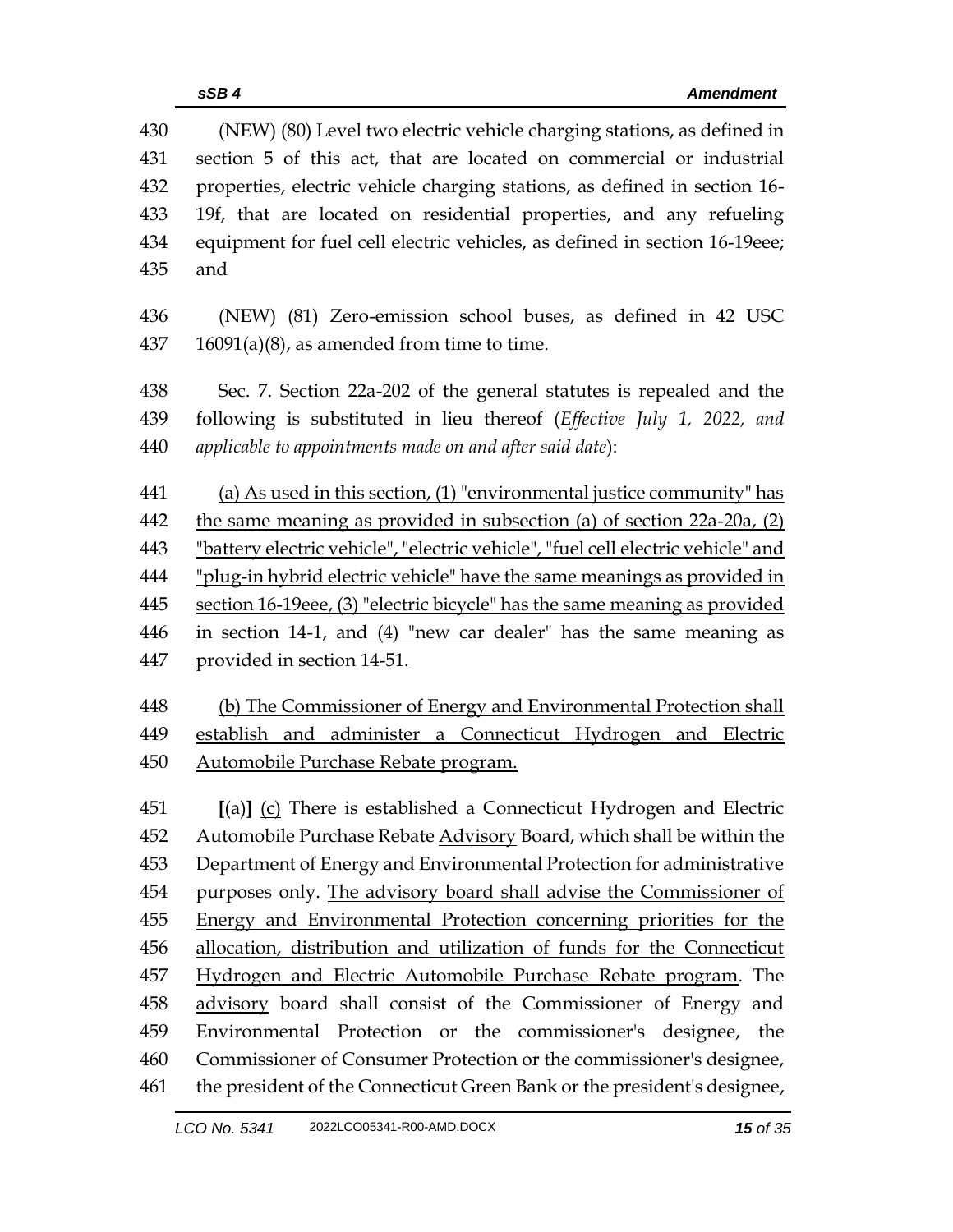the chairperson of the Public Utilities Regulatory Authority or the chairperson's designee and **[**six**]** ten members appointed as follows: (1) One representative of an environmental organization knowledgeable in electric vehicle policy appointed by the speaker of the House of Representatives; (2) one **[**member**]** representative of an association representing electric vehicle manufacturers appointed by the president pro tempore of the Senate; (3) one representative of an organization that represents the interests of an environmental justice community **[**, as defined in subsection (a) of section 22a-20a,**]** appointed by the majority leader of the House of Representatives; (4) one representative of an association representing automotive retailers in the state appointed by the majority leader of the Senate; (5) one **[**member**]** representative of an association representing electric vehicle consumers appointed by the minority leader of the House of Representatives; **[**and**]** (6) one member appointed by the minority leader of the Senate; (7) one representative of an organization interested in the promotion of walking or bicycling appointed by the House chairperson of the joint standing committee of the General Assembly having cognizance of matters relating to transportation; (8) one member appointed by the Senate chairperson of the joint standing committee of the General Assembly having cognizance of matters relating to transportation; (9) one member who is an owner or manager of a business engaged in the sale or repair of bicycles appointed by the House ranking member of the joint standing committee of the General Assembly having cognizance of matters relating to transportation; and (10) one member appointed by the Senate ranking member of the joint standing committee of the General Assembly having cognizance of matters relating to transportation. The Commissioner of Energy and Environmental Protection may appoint to the advisory board not more than three additional representatives from other industrial fleet or transportation companies. Each member appointed pursuant to subdivisions (1) to (10), inclusive, of this subsection or appointed by the Commissioner of Energy and Environmental Protection shall serve for a term of two years and may service until such member's successor is appointed. The Commissioner of Energy and Environmental Protection, or the commissioner's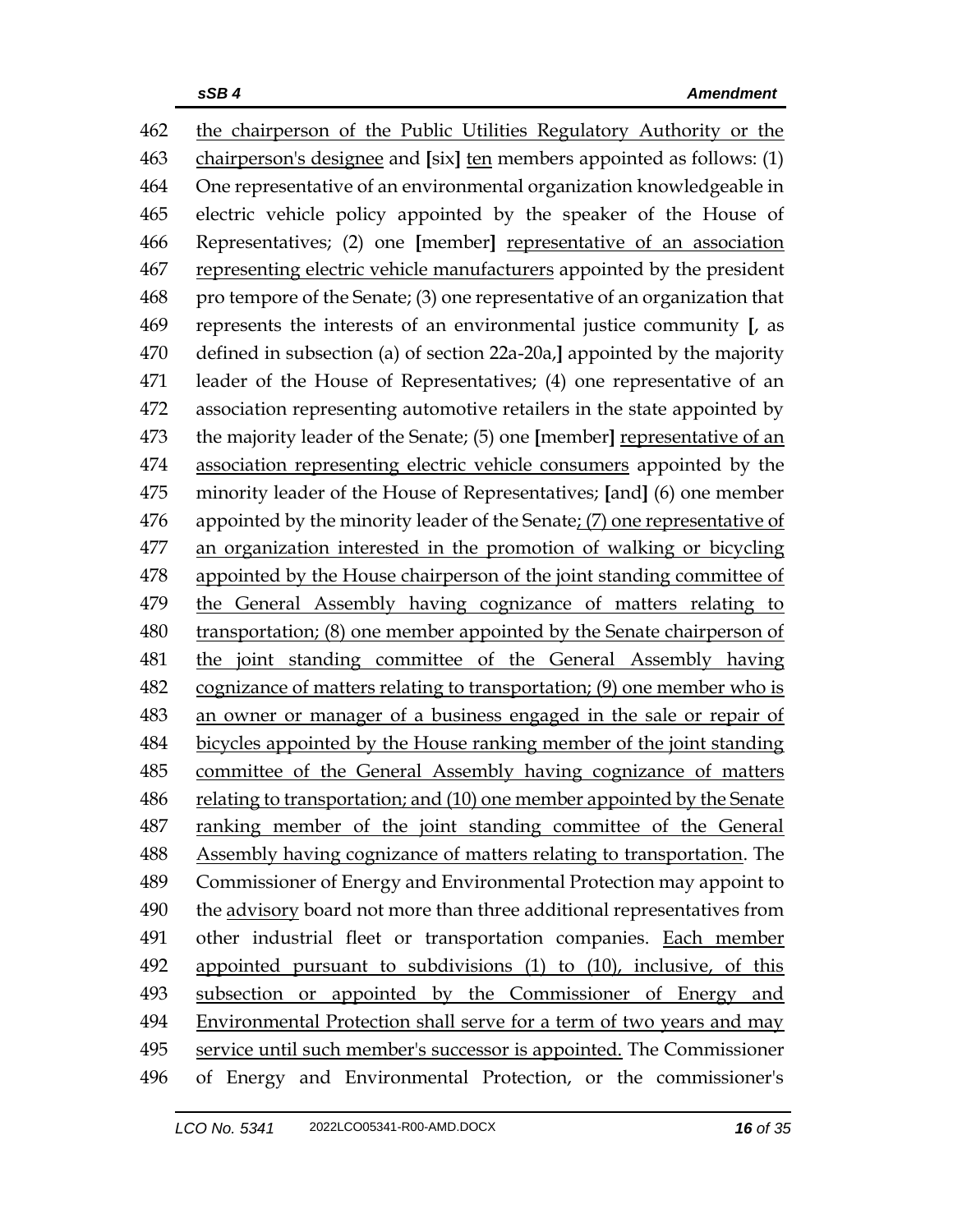designee, shall serve as chairperson of the advisory board. The advisory board shall meet at such times as it deems necessary and may establish rules governing its internal procedures.

 **[**(b)**]** (d) On and after **[**January 1, 2020, until December 31, 2025, inclusive, the board**]** July 1, 2022, the Commissioner of Energy and Environmental Protection shall establish and administer a program to provide rebates **[**that total at least three million dollars annually**]** or vouchers to residents, **[**of**]** municipalities, businesses, nonprofit organizations and tribal entities located in this state **[**who (1)**]** when such residents, municipalities, businesses, organizations or tribal entities purchase or lease a new or used battery electric vehicle, plug-in hybrid electric vehicle or fuel cell electric vehicle. **[**, or (2) purchase a used hydrogen vehicle or electric vehicle.**]** The **[**board**]** commissioner, in consultation with the advisory board, shall establish and revise, as necessary, appropriate rebate levels, voucher amounts and maximum income eligibility for such rebates **[**for used hydrogen vehicles or electric vehicles.**]** or vouchers. The commissioner shall prioritize the granting of rebates or vouchers to residents of environmental justice communities, residents having household incomes at or below three hundred per cent of the federal poverty level and residents who participate in state and federal assistance programs, including, but not limited to, the state- administered federal Supplemental Nutrition Assistance Program, state-administered federal Low Income Home Energy Assistance Program, a Head Start program established pursuant to section 10-16n or assistance provided by Operation Fuel, Incorporated. Any such rebate or voucher awarded to a resident of an environmental justice community shall be in an amount up to one hundred per cent more than the standard rebate level or voucher amount. An eligible municipality, business, nonprofit organization or tribal entity may receive not more than ten rebates or vouchers a year, within available funds, and not more than a total of twenty rebates or vouchers, except the commissioner may issue additional rebates or vouchers to an eligible business or nonprofit organization that operates a fleet of motor vehicles exclusively in an environmental justice community. On and after July 1,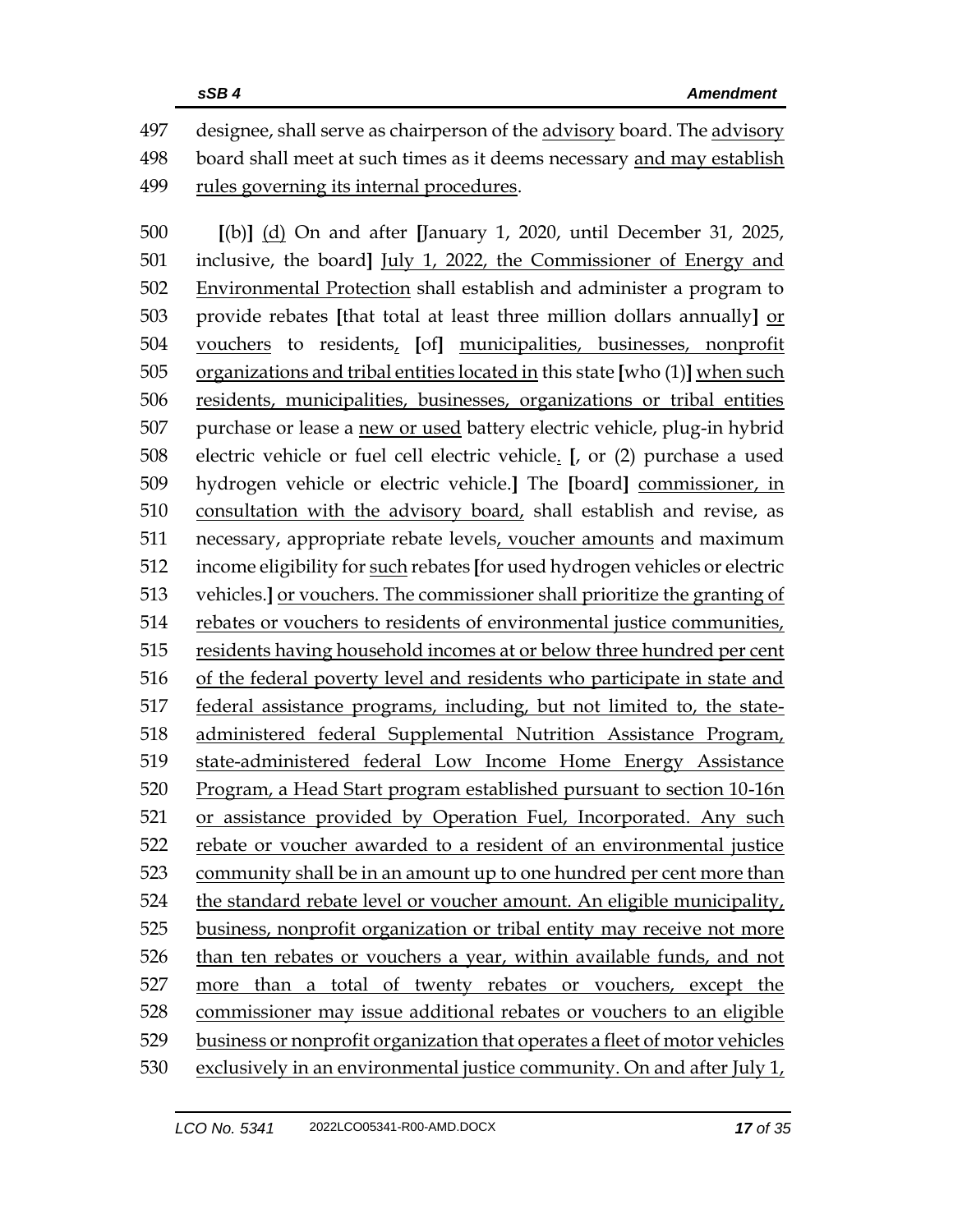|     | sSB4<br><b>Amendment</b>                                                        |  |
|-----|---------------------------------------------------------------------------------|--|
| 531 | 2022, and until June 30, 2027, inclusive, a battery electric vehicle, plug-     |  |
| 532 | in hybrid electric vehicle or fuel cell electric vehicle that is eligible for a |  |
| 533 | rebate or voucher under the program shall have a base manufacturer's            |  |
| 534 | suggested retail price of not more than fifty thousand dollars.                 |  |
| 535 | (e) As a part of the Connecticut Hydrogen and Electric Automobile               |  |
| 536 | Purchase Rebate program, the Commissioner of Energy and                         |  |
| 537 | Environmental Protection shall also establish and administer a program          |  |
| 538 | to provide rebates or vouchers to residents of the state who purchase an        |  |
| 539 | electric bicycle. The commissioner, in consultation with the advisory           |  |
| 540 | board, shall establish and revise, as necessary, maximum income                 |  |
| 541 | eligibility for such rebates or vouchers. Any such rebate or voucher            |  |
| 542 | amount shall be in an amount not less than five hundred dollars. The            |  |
| 543 | rebate or voucher program shall be designed to maximize the air quality         |  |
| 544 | benefits associated with the deployment of electric bicycles and                |  |
| 545 | prioritize providing vouchers to residents of environmental justice             |  |
| 546 | communities, residents having household incomes at or below three               |  |
| 547 | hundred per cent of the federal poverty level, and residents who                |  |
| 548 | participate in state and federal assistance programs, including, but not        |  |
| 549 | limited to, the state-administered federal Supplemental Nutrition               |  |
| 550 | Assistance Program, state-administered federal Low Income Home                  |  |
| 551 | Energy Assistance Program, a Head Start program established pursuant            |  |
| 552 | to section 10-16 or assistance provided by Operation Fuel, Incorporated.        |  |
| 553 | On and after July 1, 2022, and until June 30, 2027, inclusive, an electric      |  |
| 554 | bicycle that is eligible for a rebate or voucher under the program shall        |  |
| 555 | have a base manufacturer's suggested retail price of not more than three        |  |
| 556 | thousand dollars.                                                               |  |
| 557 | (f) As a part of the Connecticut Hydrogen and Electric Automobile               |  |
| 558 | Purchase<br>Rebate program, the Commissioner of Energy and                      |  |
| 559 | Environmental Protection shall establish and administer a new car               |  |
| 560 | dealer incentive program to provide a payment of three hundred dollars          |  |
| 561 | to a new car dealer for each new battery electric vehicle, plug-in hybrid       |  |

 electric vehicle or fuel cell electric vehicle that such dealer sells or leases if the purchaser is granted a rebate for such vehicle pursuant to

564 subsection (d) of this section. Applications for the incentive program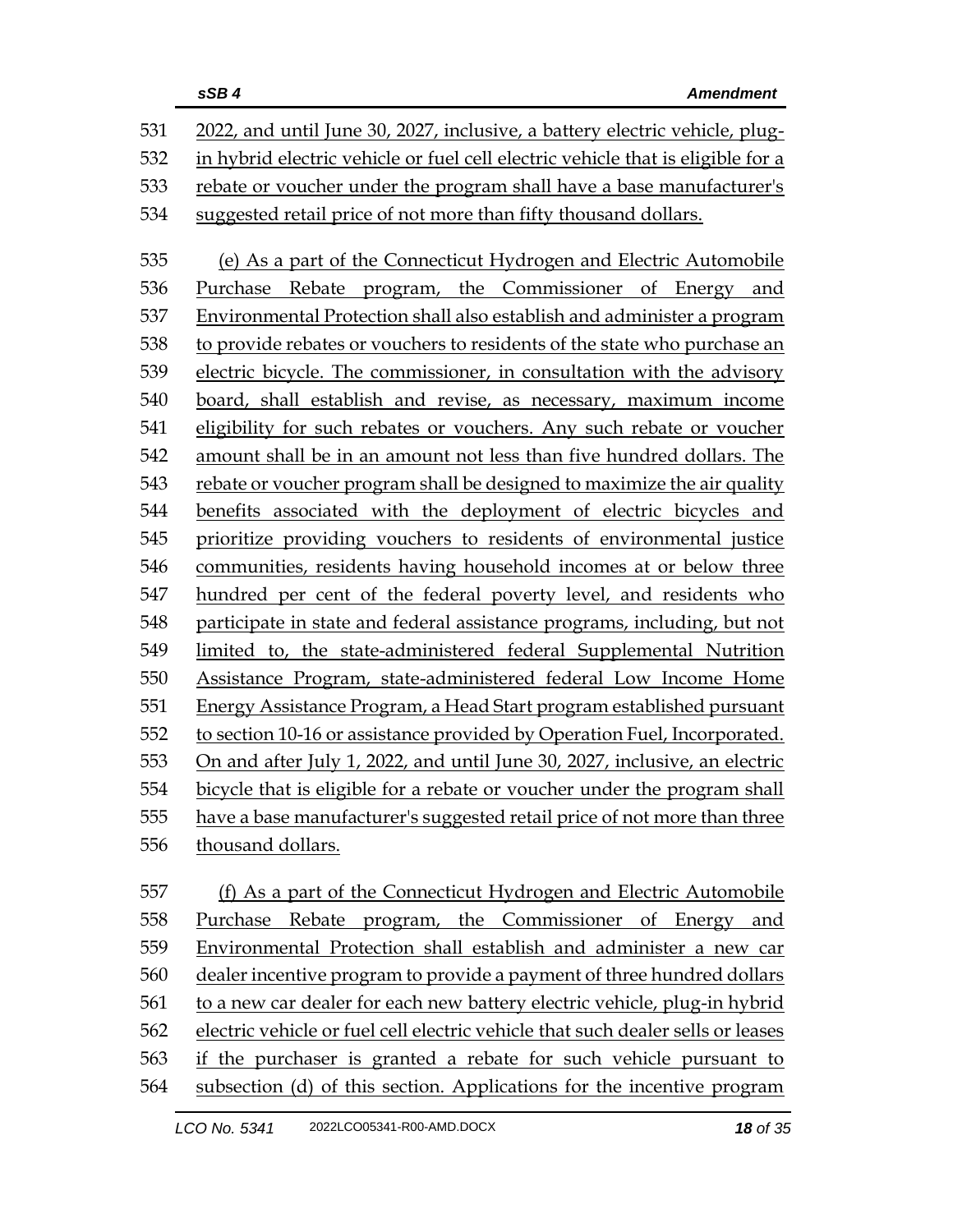|     | sSB4<br><b>Amendment</b>                                                |  |
|-----|-------------------------------------------------------------------------|--|
| 565 | shall be filed with the commissioner at such time and in such manner as |  |
| 566 | the commissioner prescribes.                                            |  |
|     |                                                                         |  |
| 567 | (g) The [board] Commissioner of Energy and Environmental                |  |
| 568 | Protection shall evaluate [such] the Connecticut Hydrogen and Electric  |  |
| 569 | Automobile Purchase Rebate program on an annual basis. Not later than   |  |
| 570 | June 20, 2024, and annually thereafter, the commissioner shall submit a |  |
| 571 | report to the joint standing committees of the General Assembly having  |  |
| 572 | cognizance of matters relating to the environment and transportation    |  |
| 573 | regarding the status and effectiveness of such program. Such report     |  |
| 574 | include information on program participation and the<br>shall           |  |
| 575 | environmental benefits accruing to environmental justice communities    |  |
| 576 | and communities overburdened by air pollution.                          |  |
|     |                                                                         |  |
| 577 | (h) The Commissioner of Energy and Environmental Protection shall       |  |
| 578 | conduct outreach programs and implement a marketing campaign for        |  |
| 579 | the promotion of the Connecticut Hydrogen and Electric Automobile       |  |
| 580 | Purchase Rebate program.                                                |  |
|     |                                                                         |  |
| 581 | $[(c)]$ (i) There is established an account to be known as the          |  |
| 582 | "Connecticut hydrogen and electric automobile purchase rebate           |  |
| 583 | program account" which shall be a separate, nonlapsing account within   |  |
| 584 | the General Fund. The account shall contain any moneys required by      |  |
| 585 | law to be deposited in the account. Moneys in the account shall be      |  |
| 586 | expended by the [Connecticut Hydrogen and Electric Automobile           |  |

 Purchase Rebate Board**]** Commissioner of Energy and Environmental 588 Protection for the purposes of administering the Connecticut Hydrogen and Electric Automobile Purchase Rebate program **[**established pursuant to subsection (b) of this section**]** and the voucher program established pursuant to section 14 of this act.

 Sec. 8. Subsection (a) of section 14-49 of the 2022 supplement to the general statutes is repealed and the following is substituted in lieu thereof (*Effective July 1, 2022*):

 (a) For the registration of each passenger motor vehicle, **[**other than an electric motor vehicle,**]** the fee shall be one hundred twenty dollars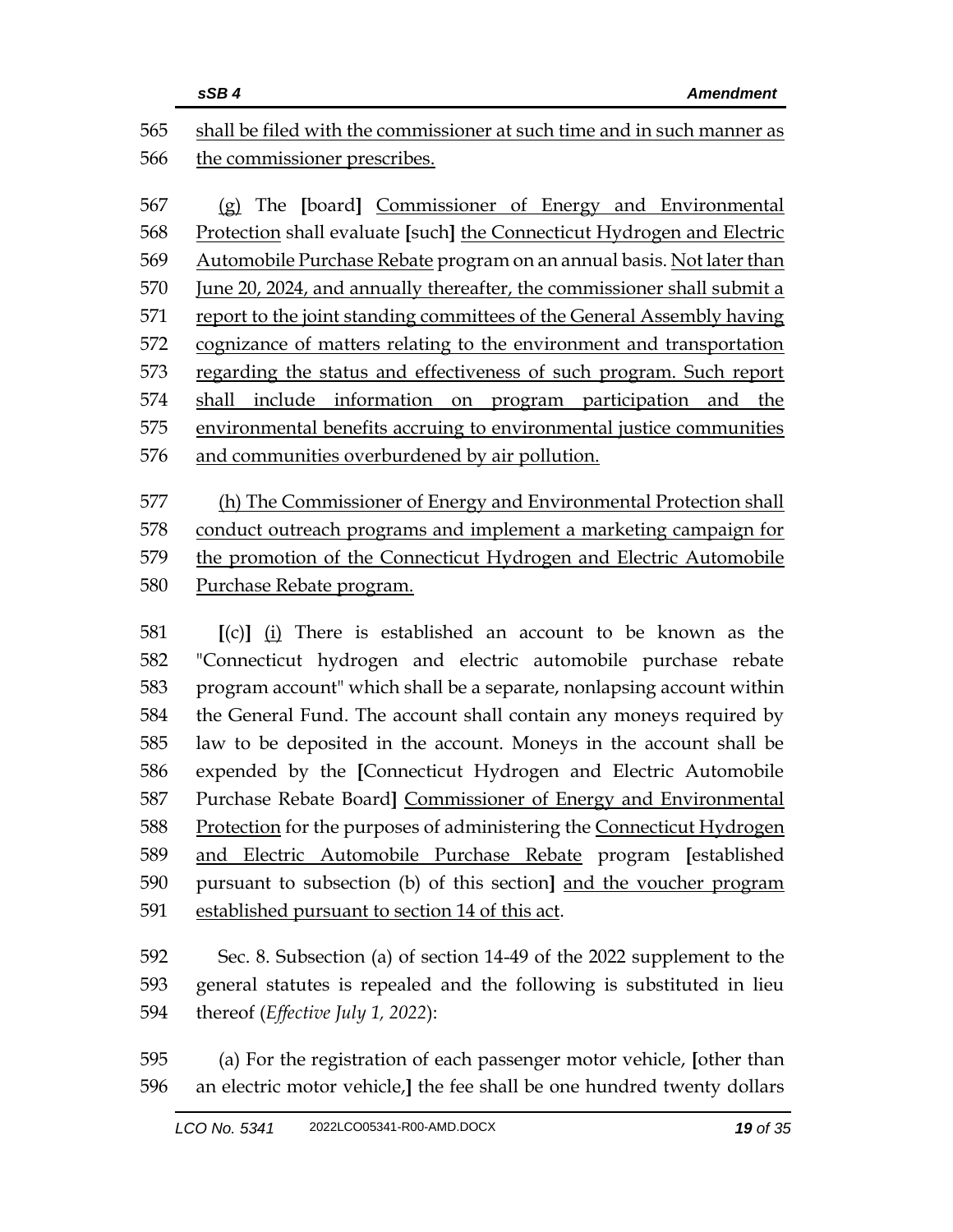every three years, provided any individual who is sixty-five years of age or older may, at such individual's discretion, renew the registration of such passenger motor vehicle owned by such individual for either a one- year period or the registration period as determined by the commissioner pursuant to subsection (a) of section 14-22. The registration fee shall be prorated accordingly for any such registration that is renewed for a one-year period. The triennial fee for any motor vehicle for which special license plates have been issued under the provisions of section 14-20 shall be one hundred twenty dollars. The provisions of this subsection relative to the triennial fee charged for the registration of each antique, rare or special interest motor vehicle for which special license plates have been issued under section 14-20 shall not apply to an antique fire apparatus or transit bus owned by a nonprofit organization and maintained primarily for use in parades, exhibitions or other public events but not for purposes of general transportation.

 Sec. 9. Subsection (a) of section 14-49b of the general statutes is repealed and the following is substituted in lieu thereof (*Effective July 1, 2022*):

 (a)  $(1)$  For each new registration or renewal of registration of any motor vehicle with the Commissioner of Motor Vehicles pursuant to this chapter, the person registering such vehicle shall pay to the commissioner a fee of fifteen dollars for registration for a triennial period, ten dollars for registration for a biennial period and five dollars for registration for an annual period, except that any individual who is sixty-five years of age or older on or after January 1, 1994, may, at the discretion of such individual, pay the fee for a one-year period if such individual obtains a one-year registration under subsection (a) of 625 section 14-49, as amended by this act. The provisions of this subsection shall not apply to any motor vehicle that is not self-propelled, that is electrically powered, or that is exempted from payment of a registration fee. This fee may be identified as the "federal Clean Air Act fee" on any registration form provided by the commissioner. Payments collected pursuant to the provisions of this **[**section**]** subsection shall be deposited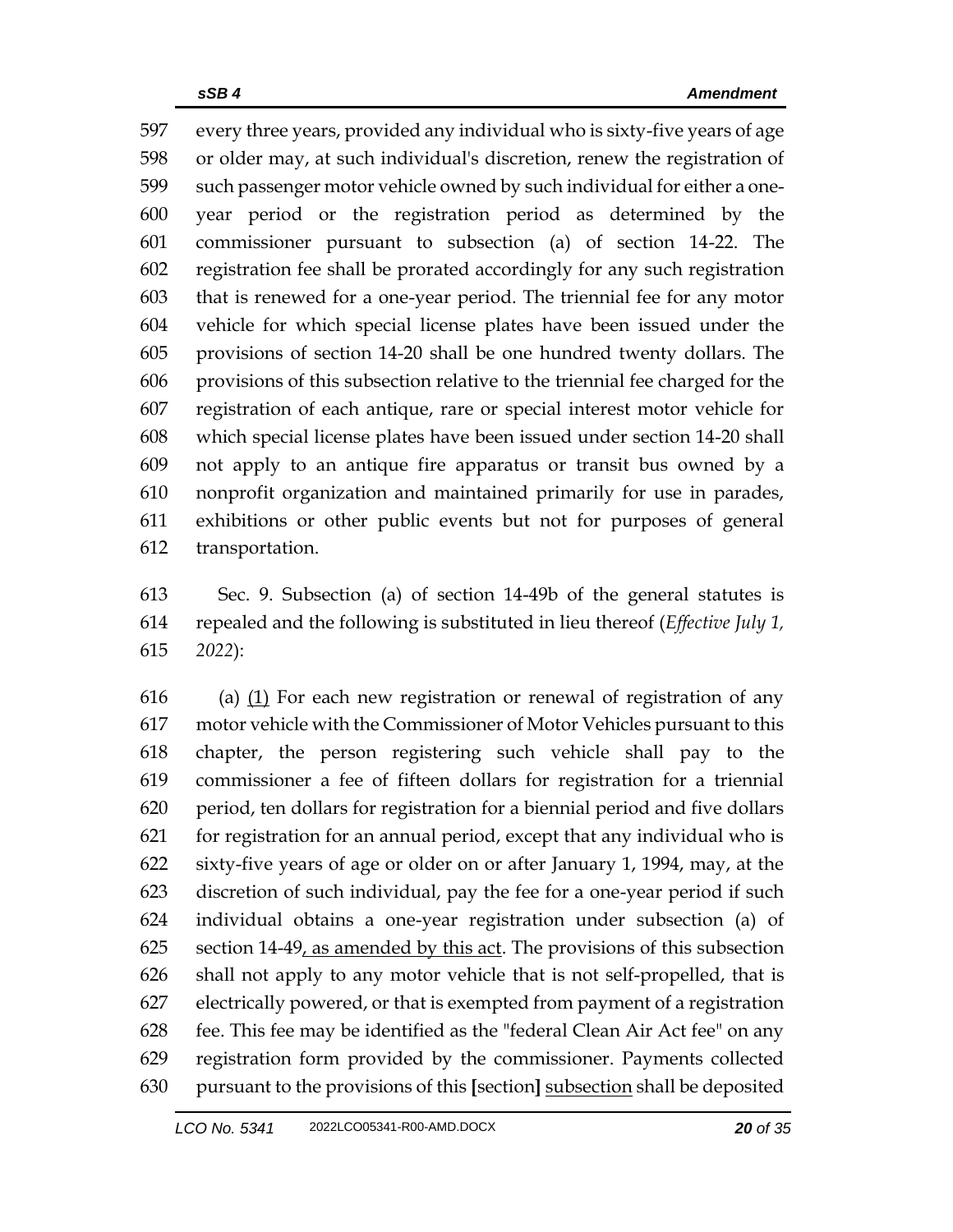as follows: **[**(1)**]** (A) Fifty-seven and one-half per cent of such payments collected shall be deposited into the Special Transportation Fund established pursuant to section 13b-68, and **[**(2)**]** (B) forty-two and one- half per cent of such payments collected shall be deposited into the General Fund. The fee required by this subsection is in addition to any other fees prescribed by any other provision of this title for the registration of a motor vehicle. No part of the federal Clean Air Act fee shall be subject to a refund under subsection (z) of section 14-49. (2) Not later than January 1, 2023, and annually thereafter, the Secretary of the Office of Policy and Management, in consultation with the Commissioners of Energy and Environmental Protection, Transportation and Motor Vehicles, shall submit a report, in accordance with the provisions of section 11-4a, to the joint standing committees of the General Assembly having cognizance of matters relating to appropriations and the budgets of state agencies, the environment and transportation indicating (A) the amount of payments collected pursuant to subdivision (1) of this subsection during the preceding fiscal year, and (B) all state funds expended during the preceding fiscal year associated with implementing the requirements of the federal Clean Air Act, improving air quality and reducing transportation sector greenhouse gas emissions.

 Sec. 10. Section 22a-201c of the 2022 supplement to the general statutes is repealed and the following is substituted in lieu thereof (*Effective July 1, 2022*):

 (a) For each registration of a new motor vehicle with the Commissioner of Motor Vehicles pursuant to chapter 246, the person registering such vehicle shall pay to the commissioner a fee of fifteen dollars, in addition to any other fees required for registration, for the following registration types: Passenger, motor home, combination or antique.

 (b) For each new registration or renewal of registration of any motor vehicle, except a new motor vehicle, with the Commissioner of Motor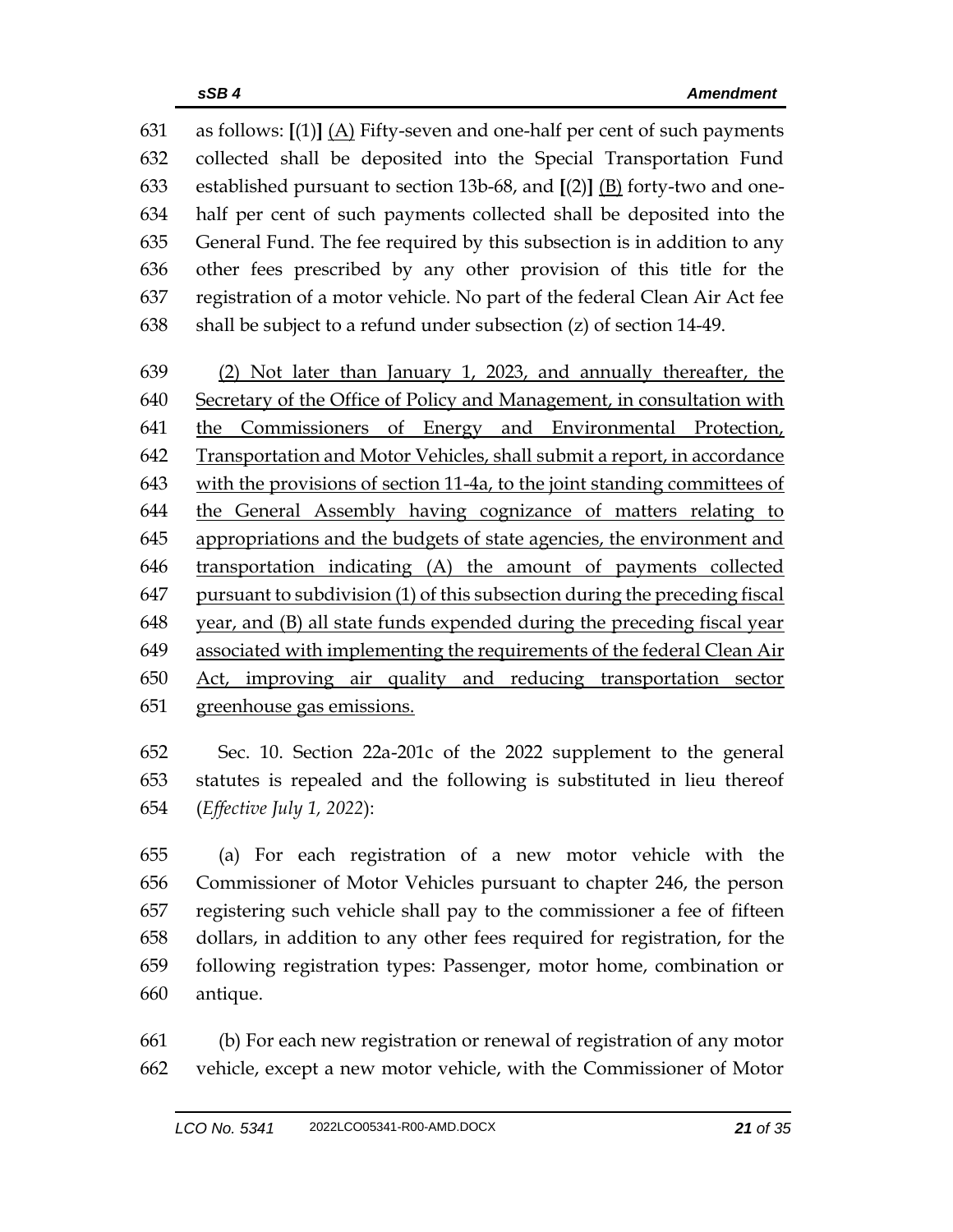Vehicles pursuant to chapter 246, the person registering such vehicle shall pay to the commissioner a fee of seven dollars and fifty cents for registration for a triennial period and five dollars for registration for a biennial period for the following registration types: Passenger, motor home, combination or antique. Any person who is sixty-five years of age or older and who obtains a one-year registration renewal for any motor 669 vehicle under section  $14-49$ , as amended by this act, for such registration type shall pay two dollars and fifty cents for the annual registration period.

 (c) The fee imposed by this **[**subsection**]** section may be identified as the "greenhouse gas reduction fee" on any registration form, or combined with the fee specified by subdivision (3) of subsection (k) of section 14-164c on any registration form. **[**The first three million dollars received from the payment of such fee**]** Payments collected pursuant to the provisions of this section shall be deposited into the Connecticut hydrogen and electric automobile purchase rebate program account, established pursuant to subsection **[**(c)**]** (i) of section 22a-202, as amended by this act. **[**Any revenue from such fee in excess of the first three million dollars in each fiscal year shall be deposited into the General Fund.**]** No part of the greenhouse gas reduction fee shall be subject to a refund under subsection (z) of section 14-49.

 Sec. 11. (NEW) (*Effective July 1, 2022*) The Commissioner of Transportation shall establish a matching grant program for the purpose of assisting municipalities to modernize existing traffic signal equipment and operations to make such equipment and operations capable of utilizing transit signal priority and responsive to congestion and to reduce idling. Applications shall be submitted annually to the commissioner at such times and in such manner as the commissioner prescribes. The commissioner shall develop the eligibility criteria for participation in the program and determine the amount a municipality shall be required to provide to match any such grant. The commissioner shall give preference to applications submitted by two or more municipalities and establish incentives for projects undertaken by two or more municipalities.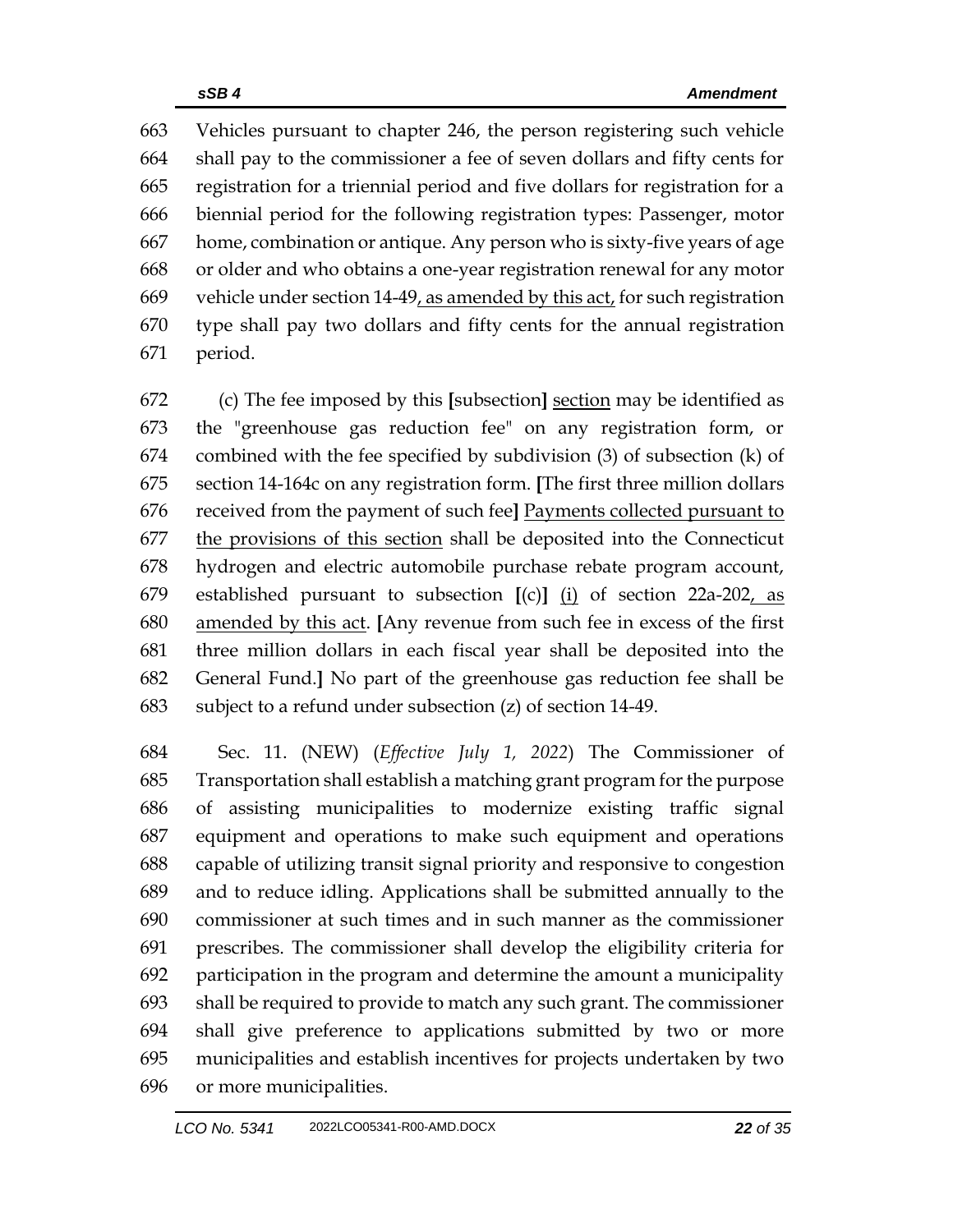Sec. 12. Subsection (a) of section 10-220 of the 2022 supplement to the general statutes is repealed and the following is substituted in lieu thereof (*Effective October 1, 2022*):

 (a) Each local or regional board of education shall maintain good public elementary and secondary schools, implement the educational interests of the state, as defined in section 10-4a, and provide such other educational activities as in its judgment will best serve the interests of the school district; provided any board of education may secure such opportunities in another school district in accordance with provisions of the general statutes and shall give all the children of the school district, including children receiving alternative education, as defined in section 10-74j, as nearly equal advantages as may be practicable; shall provide an appropriate learning environment for all its students which includes (1) adequate instructional books, supplies, materials, equipment, staffing, facilities and technology, (2) equitable allocation of resources among its schools, (3) proper maintenance of facilities, and (4) a safe school setting; shall, in accordance with the provisions of subsection (f) of this section, maintain records of allegations, investigations and reports that a child has been abused or neglected by a school employee, as defined in section 53a-65, employed by the local or regional board of education; shall have charge of the schools of its respective school district; shall make a continuing study of the need for school facilities and of a long-term school building program and from time to time make recommendations based on such study to the town; shall adopt and implement an indoor air quality program that provides for ongoing maintenance and facility reviews necessary for the maintenance and improvement of the indoor air quality of its facilities; shall adopt and implement a green cleaning program, pursuant to section 10-231g, that provides for the procurement and use of environmentally preferable cleaning products in school buildings and facilities; on and after July 1, 2021, and every five years thereafter, shall report to the Commissioner of Administrative Services on the condition of its facilities and the action taken to implement its long-term school building program, indoor air quality program and green cleaning program, which report the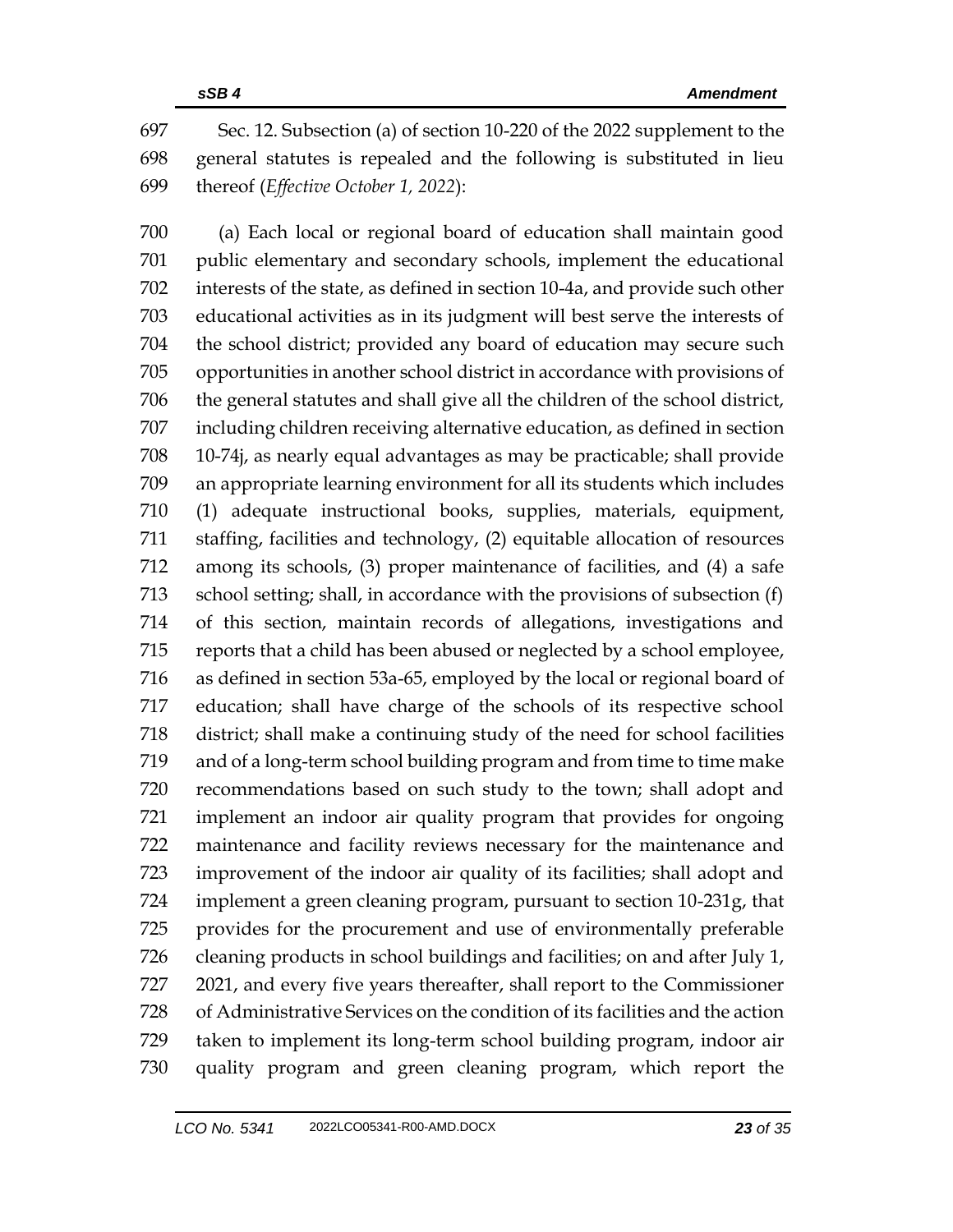Commissioner of Administrative Services shall use to prepare a report every five years that said commissioner shall submit in accordance with section 11-4a to the joint standing committee of the General Assembly having cognizance of matters relating to education; shall advise the Commissioner of Administrative Services of the relationship between any individual school building project pursuant to chapter 173 and such long-term school building program; shall have the care, maintenance and operation of buildings, lands, apparatus and other property used for school purposes and at all times shall insure all such buildings and all capital equipment contained therein against loss in an amount not less than eighty per cent of replacement cost; shall determine the number, age and qualifications of the pupils to be admitted into each school; shall develop and implement a written plan for minority educator recruitment for purposes of subdivision (3) of section 10-4a; shall employ and dismiss the teachers of the schools of such district subject to the provisions of sections 10-151 and 10-158a; shall designate the schools which shall be attended by the various children within the school district; shall make such provisions as will enable each child of school age residing in the district to attend some public day school for the period required by law and provide for the transportation of children wherever transportation is reasonable and desirable, and for 752 such purpose may make contracts covering periods of not more than  $(A)$  five years, or (B) ten years if such contract includes transportation provided by at least one zero-emission school bus, as defined in 42 USC 16091(a)(8), as amended from time to time; may provide alternative education, in accordance with the provisions of section 10-74j, or place in another suitable educational program a pupil enrolling in school who is nineteen years of age or older and cannot acquire a sufficient number of credits for graduation by age twenty-one; may arrange with the board of education of an adjacent town for the instruction therein of such children as can attend school in such adjacent town more conveniently; shall cause each child five years of age and over and under eighteen years of age who is not a high school graduate and is living in the school district to attend school in accordance with the provisions of section 10- 184, and shall perform all acts required of it by the town or necessary to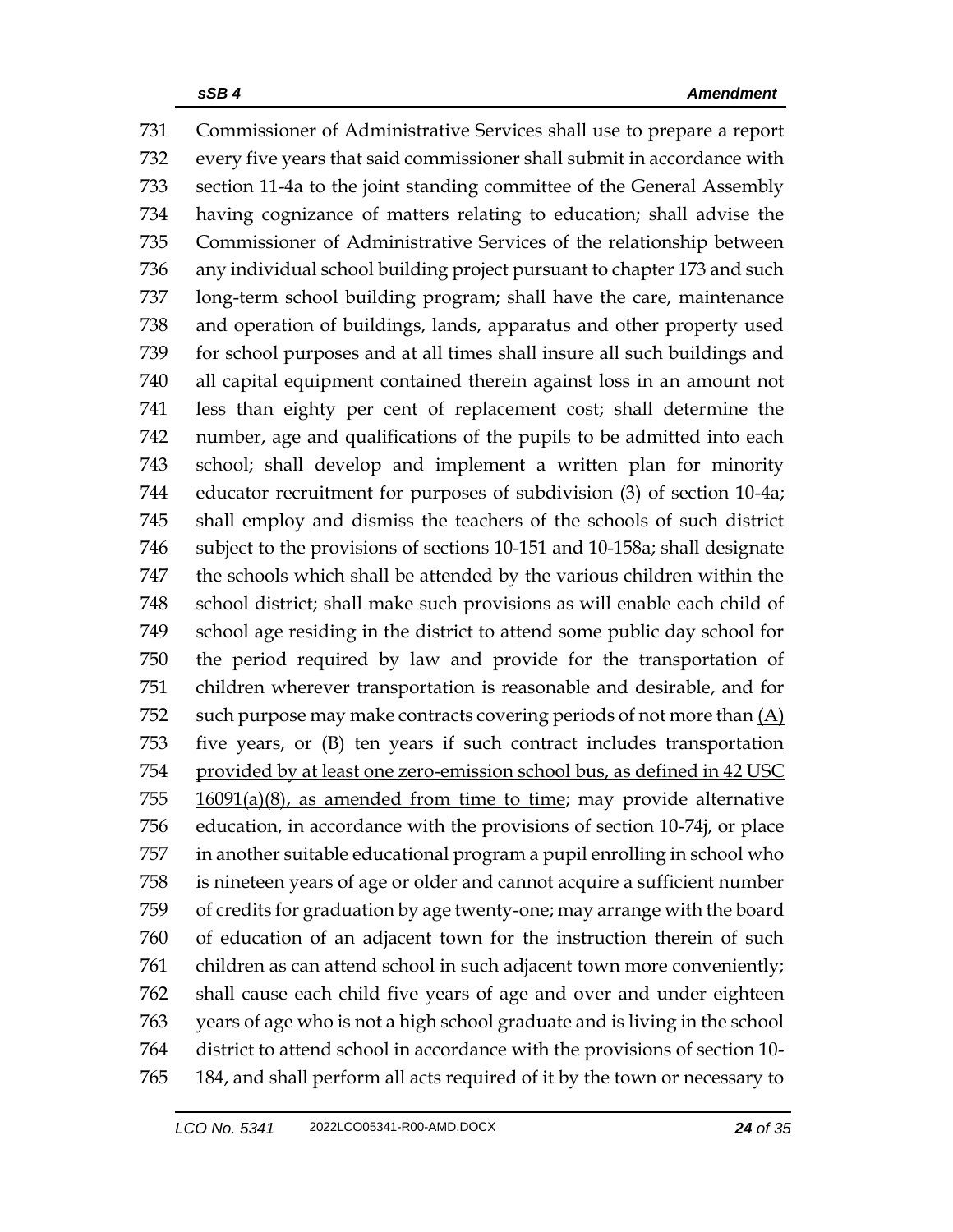## carry into effect the powers and duties imposed by law.

 Sec. 13. (NEW) (*Effective July 1, 2022*) (a) As used in this section, (1) "zero-emission school bus" has the same meaning as provided in 42 USC 16091(a)(8), as amended from time to time, (2) "alternative fuel school bus" means a school bus that reduces emissions and is operated entirely or in part using liquefied natural gas, compressed natural gas, hydrogen, propane or biofuels, and (3) "environmental justice community" has the same meaning as provided in subsection (a) of section 22a-20a of the general statutes.

 (b) Except as provided in subsection (c) of this section, (1) on and after January 1, 2035, one hundred per cent of the school buses that provide transportation for all school districts in the state shall be zero-emission school buses or alternative fuel school buses, and (2) on and after January 1, 2040, one hundred per cent of the school buses that provide transportation for all school districts in the state shall be zero-emission school buses.

 (c) On and after January 1, 2030, one hundred per cent of the school buses that provide transportation for school districts entirely within an environmental justice community as of July 1, 2022, or in an area that encompasses at least one environmental justice community as of July 1, 2022, shall be zero-emission school buses.

 (d) The Commissioner of Energy and Environmental Protection shall establish and administer a grant program for the purpose of providing matching funds necessary for municipalities, school districts and school bus operators to submit federal grant applications in order to maximize federal funding for the purchase or lease of zero-emission school buses and electric vehicle charging or fueling infrastructure. Applications for such grants shall be filed with the commissioner at such time and in such manner as the commissioner prescribes. The commissioner shall give preference to applications concerning the purchase or lease of a zero- emission school bus that will be operated primarily in an environmental justice community. The commissioner shall determine the amount a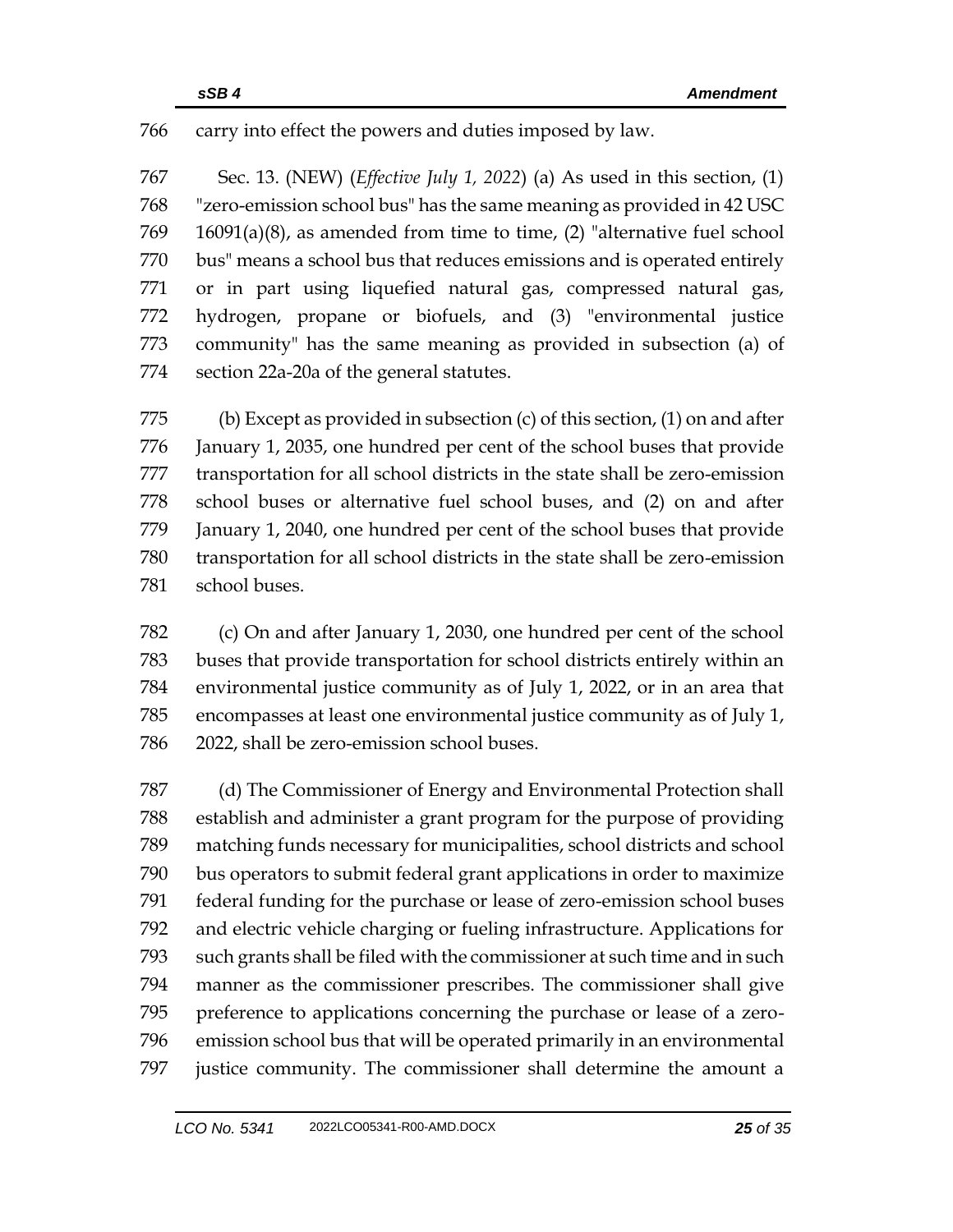municipality, school district or school bus operator shall be required to provide to match such grant.

 (e) The Commissioner of Energy and Environmental Protection shall, within available funds and appropriations, provide administrative and technical assistance to municipalities, school districts and school bus operators that are transitioning to the use of zero-emission school buses, applying for federal grants for such buses and installing electric vehicle charging and fueling infrastructure.

 Sec. 14. (NEW) (*Effective October 1, 2022*) On and after January 1, 2023, the Commissioner of Energy and Environmental Protection, in consultation with the Commissioners of Motor Vehicles, Transportation and Education, may establish, within available funding, a voucher program to support the (1) deployment of any vehicle classified within Class 5 to Class 13, inclusive, by the Federal Highway Administration's vehicle category classification system, as amended from time to time, and any school bus classified within Class 3 to Class 8, inclusive, by said classification system, that is equipped with zero-emission technology, including, but not limited to, battery electric and fuel cell systems, and (2) installation of electric vehicle charging infrastructure. Applications for the voucher program shall be filed with the Commissioner of Energy and Environmental Protection at such time and in such manner as the commissioner prescribes. In awarding any such voucher, the Commissioner of Energy and Environmental Protection shall consider the amount of funding available and set aside forty per cent of such funding to be used toward maximizing air pollution reductions in environmental justice communities. Vouchers shall not be awarded for vehicle classes where there is no commercially available zero-emission technology.

 Sec. 15. (NEW) (*Effective October 1, 2022*) (a) Not later than July 1, 2025, and annually thereafter, the Commissioner of Transportation, in consultation with the Commissioner of Energy and Environmental Protection, shall establish a transportation carbon budget for the state that sets the maximum amount of greenhouse gas emissions permitted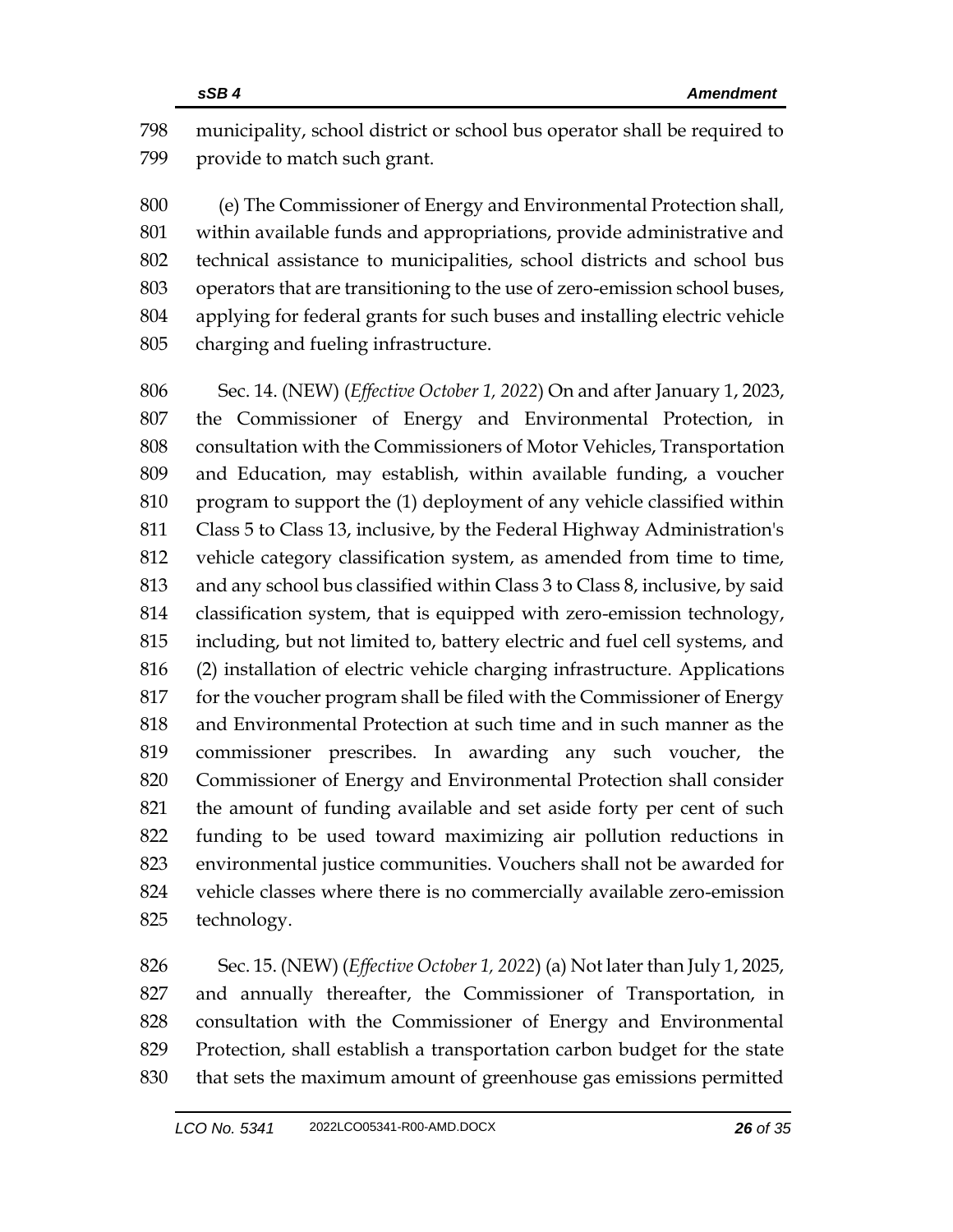from the transportation sector. The commissioners shall consider the long-term emission reductions required by section 22a-200a of the general statutes when establishing the transportation carbon budget.

 (b) The Commissioner of Transportation shall adopt regulations, in accordance with the provisions of chapter 54 of the general statutes, to ensure transportation projects undertaken by the state, regional entities or municipalities adhere to the transportation carbon budget. The regulations shall include, but need not be limited to, (1) a definition of "transportation project" that excludes transportation projects that are necessary for safety reasons or the maintenance of highways or 841 transportation facilities, (2) the methodology to calculate the greenhouse gas emissions expected from future transportation projects, (3) where such projects are estimated to increase net greenhouse gas emissions, the ways to offset such emissions by undertaking greenhouse gas mitigation transportation projects that will reduce such emission, and (4) a description of such greenhouse gas mitigation transportation projects, including, but not limited to, improving public transportation, constructing bikeways, pedestrian walkways or other multiuse trails or paths and installing electric vehicle charging infrastructure. Not later than July 1, 2025, the commissioner shall submit the regulations to the standing legislative regulation review committee for consideration under section 4-170 of the general statutes.

 (c) The Commissioner of Transportation, in consultation with the Commissioner of Energy and Environmental Protection, shall implement a public outreach plan to ensure sufficient public and stakeholder engagement in the development of the transportation carbon budget and the regulations.

 (d) On or before February 1, 2026, and annually thereafter, the Commissioner of Transportation shall submit, in accordance with the provisions of section 11-4a of the general statutes, a copy of the transportation carbon budget for the state and a description of and the results of the public outreach conducted pursuant to subsection (c) of this section to the joint standing committees of the General Assembly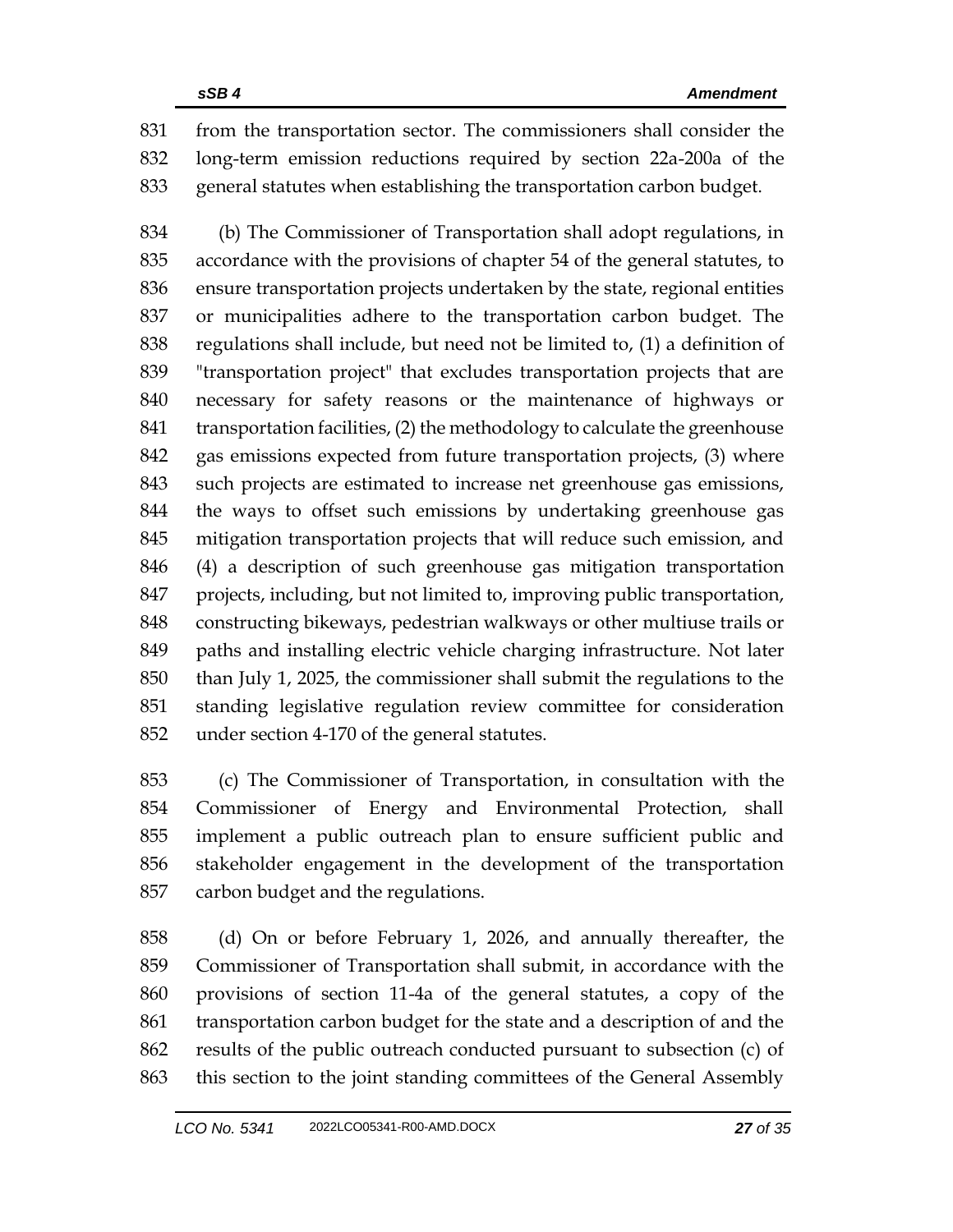having cognizance of matters relating to transportation and the environment.

 Sec. 16. Section 22a-174g of the general statutes is repealed and the following is substituted in lieu thereof (*Effective July 1, 2022*):

 (a) On or before December 31, 2004, the Commissioner of Energy and Environmental Protection shall adopt regulations, in accordance with the provisions of chapter 54, to implement the light duty motor vehicle emission standards of the state of California, and shall amend such regulations from time to time, in accordance with changes in said standards. Such regulations shall be applicable to motor vehicles with a model year 2008 and later. Such regulations may incorporate by reference the California motor vehicle emission standards set forth in 876 final regulations issued by the California Air Resources Board pursuant to Title 13 of the California Code of Regulations and promulgated under 878 the authority of Division 26 of the California Health and Safety Code, as may be amended from time to time. Nothing in this section shall limit the commissioner's authority to regulate motor vehicle emissions for any other class of vehicle.

 (b) As part of the state's implementation plan under the federal Clean Air Act, the Commissioner of Energy and Environmental Protection may establish a program to allow the sale, purchase and use of motor vehicles which comply with any regulations adopted by the commissioner which implement the California motor vehicles emissions standards for purposes of generating any emission reduction credits under said act. Nothing in this section shall prohibit the Commissioner of Energy and Environmental Protection from establishing a program to require the sale, purchase and use of motor vehicles which comply with any regulations adopted by the commissioner which implement the California motor vehicle emissions standards.

 (c) The Commissioner of Energy and Environmental Protection may adopt regulations, in accordance with the provisions of chapter 54, to implement the medium and heavy-duty motor vehicle standards of the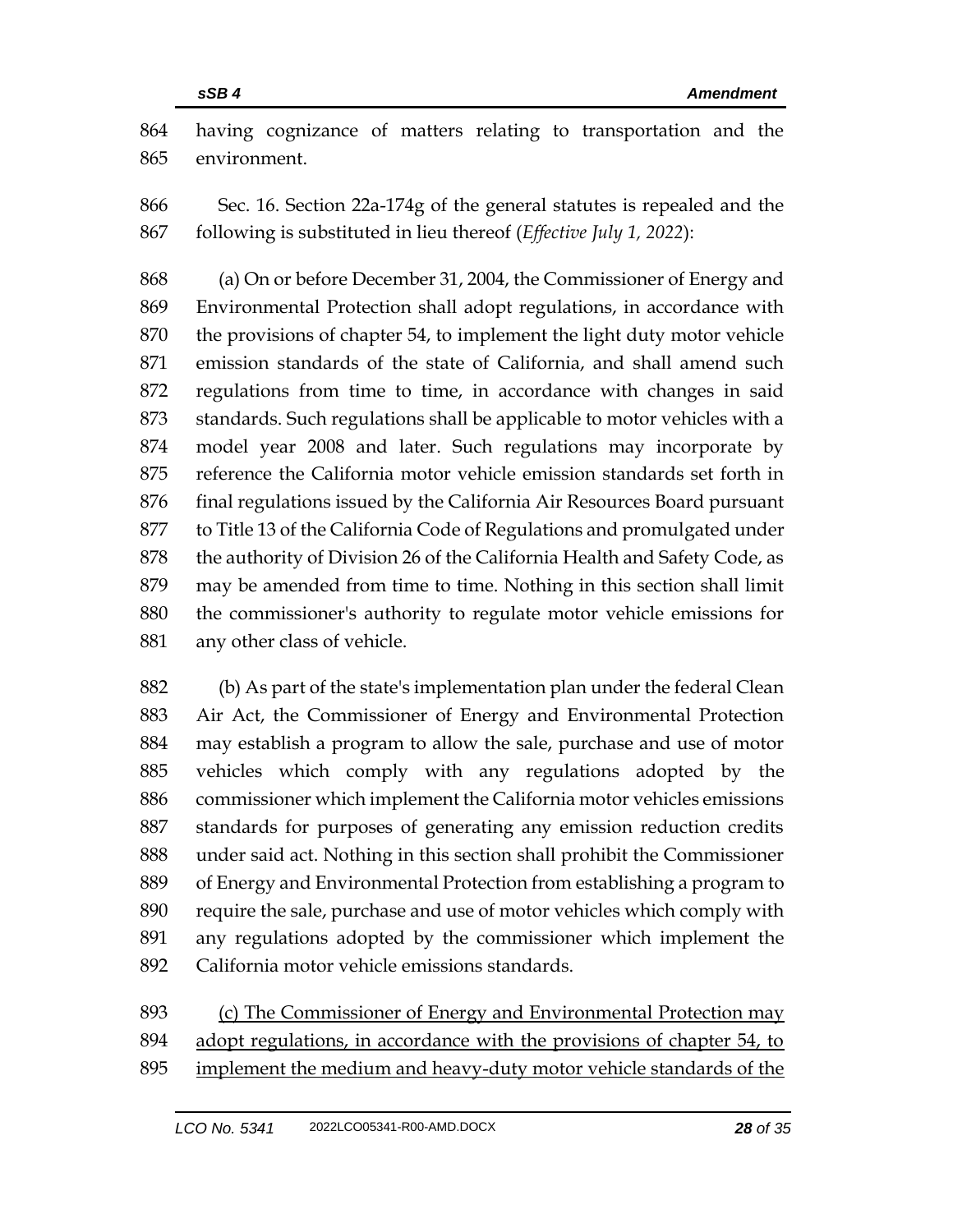| 896 | state of California. If the commissioner adopts such regulations, the      |  |  |
|-----|----------------------------------------------------------------------------|--|--|
| 897 | commissioner shall amend such regulations from time to time, in            |  |  |
| 898 | accordance with changes to such standards. Such regulations may            |  |  |
| 899 | incorporate by reference the California motor vehicle standards            |  |  |
| 900 | established in final regulations issued by the California Air Resources    |  |  |
| 901 | Board pursuant to Title 13 of the California Code of Regulations and       |  |  |
| 902 | promulgated under the authority of Division 26 of the California Health    |  |  |
| 903 | and Safety Code, as may be amended from time to time.                      |  |  |
| 904 | Sec. 17. Section 47-261b of the general statutes is repealed and the       |  |  |
| 905 | following is substituted in lieu thereof (Effective October 1, 2022):      |  |  |
| 906 | (a) At least ten days before adopting, amending or repealing any rule,     |  |  |
| 907 | the executive board shall give all unit owners notice of (1) The executive |  |  |
| 908 | board's intention to adopt, amend or repeal a rule and shall include with  |  |  |
| 909 | such notice the text of the proposed rule or amendment, or the text of     |  |  |
| 910 | the rule proposed to be repealed; and (2) the date on which the executive  |  |  |
| 911 | board will act on the proposed rule, amendment or repeal after             |  |  |
| 912 | considering comments from unit owners.                                     |  |  |
| 913 | (b) Following adoption, amendment or repeal of a rule, the                 |  |  |
| 914 | association shall give all unit owners notice of its action and include    |  |  |
| 915 | with such notice a copy of any new or amended rule.                        |  |  |
| 916 | (c) Subject to the provisions of the declaration, an association may       |  |  |
|     |                                                                            |  |  |

 adopt rules to establish and enforce construction and design criteria and aesthetic standards. If an association adopts such rules, the association shall adopt procedures for enforcement of those rules and for approval of construction applications, including a reasonable time within which the association **[**must**]** shall act after an application is submitted and the consequences of its failure to act.

 (d) A rule regulating display of the flag of the United States **[**must**]** 924 shall be consistent with federal law. In addition, the association may not prohibit display, on a unit or on a limited common element adjoining a unit, of the flag of this state, or signs regarding candidates for public or association office or ballot questions, but the association may adopt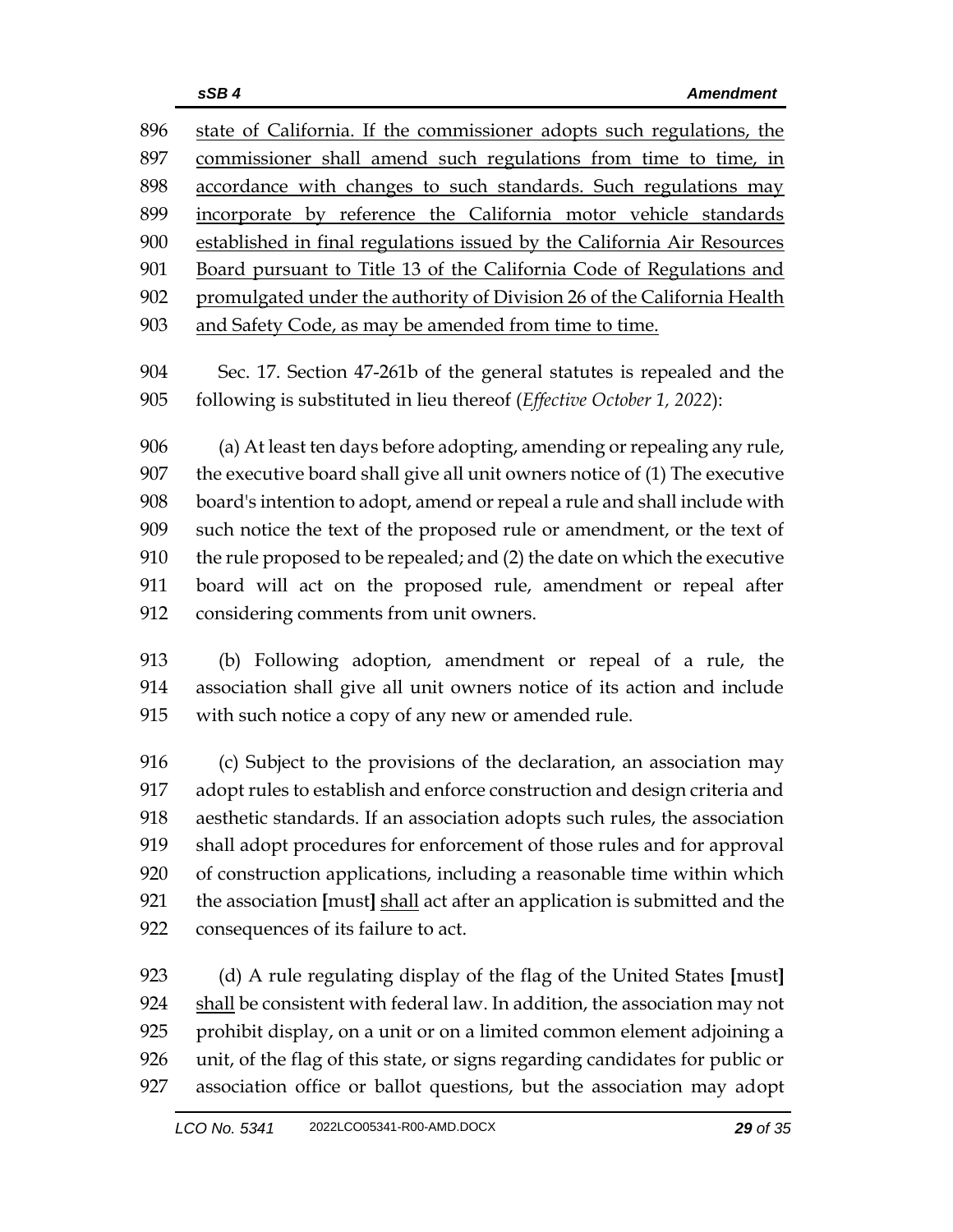| 928 | rules governing the time, place, size, number and manner of those           |
|-----|-----------------------------------------------------------------------------|
| 929 | displays.                                                                   |
| 930 | (e) Unit owners may peacefully assemble on the common elements to           |
| 931 | consider matters related to the common interest community, but the          |
| 932 | association may adopt rules governing the time, place and manner of         |
| 933 | those assemblies.                                                           |
| 934 | (f) An association may adopt rules that affect the use of or behavior       |
| 935 | in units that may be used for residential purposes, only to:                |
| 936 | (1) Implement a provision of the declaration;                               |
| 937 | (2) Regulate any behavior in or occupancy of a unit which violates the      |
| 938 | declaration or adversely affects the use and enjoyment of other units or    |
| 939 | the common elements by other unit owners; or                                |
| 940 | (3) Restrict the leasing of residential units to the extent those rules are |
| 941 | reasonably designed to meet underwriting requirements of institutional      |
| 942 | lenders that regularly make loans secured by first mortgages on units in    |
| 943 | common interest communities or regularly purchase those mortgages,          |
| 944 | provided no such restriction shall be enforceable unless notice thereof is  |
| 945 | recorded on the land records of each town in which any part of the          |
| 946 | common interest community is located. Such notice shall be indexed by       |
| 947 | the town clerk in the grantor index of such land records in the name of     |
| 948 | the association.                                                            |
| 949 | (g) In the case of a common interest community that is not a                |
| 950 | condominium or a cooperative, an association may not adopt or enforce       |
| 951 | any rules that would have the effect of prohibiting any unit owner from     |
| 952 | installing a solar power generating system on the roof of such owner's      |
| 953 | unit, provided such roof is not shared with any other unit owner. An        |
| 954 | association may adopt rules governing (1) the size and manner of            |
| 955 | affixing, installing or removing a solar power generating system; (2) the   |
| 956 | unit owner's responsibilities for periodic upkeep and maintenance of        |
| 957 | such solar power generating system; and (3) a prohibition on any unit       |
| 958 | owner installing a solar power generating system upon any common            |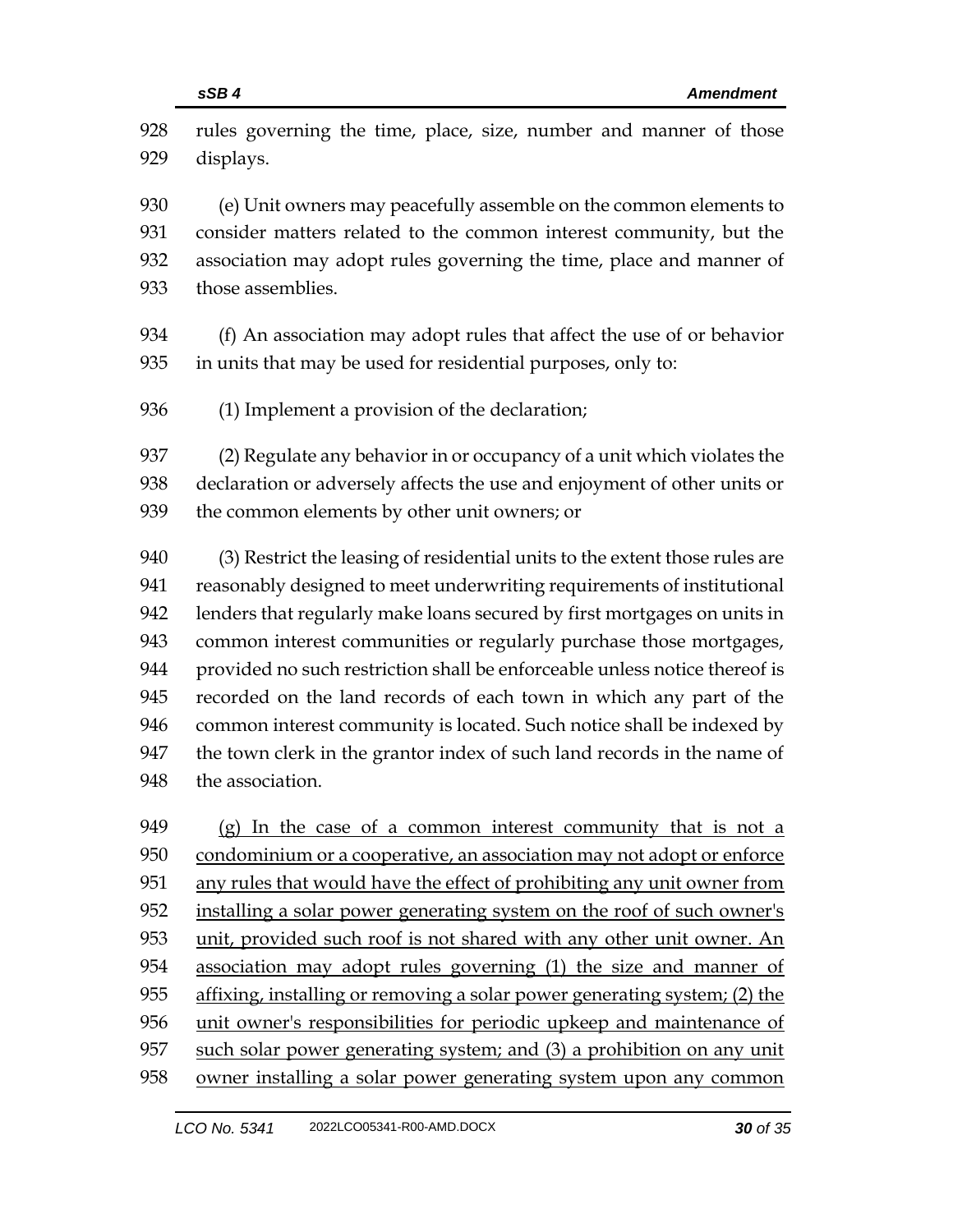|     | sSB4<br><b>Amendment</b>                                                   |  |
|-----|----------------------------------------------------------------------------|--|
| 959 | elements of the association.                                               |  |
| 960 | $[(g)]$ (h) An association's internal business operating procedures need   |  |
| 961 | not be adopted as rules.                                                   |  |
| 962 | [(h)] (i) Each rule of the association [must] shall be reasonable.         |  |
| 963 | Sec. 18. Subsection (b) of section 10-291 of the 2022 supplement to the    |  |
| 964 | general statutes is repealed and the following is substituted in lieu      |  |
| 965 | thereof (Effective October 1, 2022):                                       |  |
| 966 | (b) The Department of Administrative Services shall not approve a          |  |
| 967 | school building project plan or site, as applicable, if:                   |  |
| 968 | (1) The site is in an area of moderate or high radon potential, as         |  |
| 969 | indicated in the Department of Energy and Environmental Protection's       |  |
| 970 | Radon Potential Map, or similar subsequent publications, except where      |  |
| 971 | the school building project plan incorporates construction techniques to   |  |
| 972 | mitigate radon levels in the air of the facility;                          |  |
| 973 | (2) The plans incorporate new roof construction or total replacement       |  |
| 974 | of an existing roof and do not provide for the following: (A) A minimum    |  |
| 975 | roof pitch that conforms with the requirements of the State Building       |  |
| 976 | Code, (B) a minimum twenty-year unlimited manufacturer's guarantee         |  |
| 977 | for water tightness covering material and workmanship on the entire        |  |
| 978 | roofing system, (C) the inclusion of vapor retarders, insulation, bitumen, |  |
| 979 | felts, membranes, flashings, metals, decks and any other feature           |  |
| 980 | required by the roof design, and (D) that all manufacturer's materials to  |  |
| 981 | be used in the roofing system are specified to meet the latest standards   |  |
| 982 | for individual components of the roofing systems of the American           |  |
| 983 | Society for Testing and Materials;                                         |  |
| 984 | (3) In the case of a major alteration, renovation or extension of a        |  |
| 985 | building to be used for public school purposes, the plans do not           |  |
| 986 | incorporate the guidelines set forth in the Sheet Metal and Air            |  |
| 987 | Conditioning Contractors National Association's publication entitled       |  |
| 988 | "Indoor Air Quality Guidelines for Occupied Buildings Under                |  |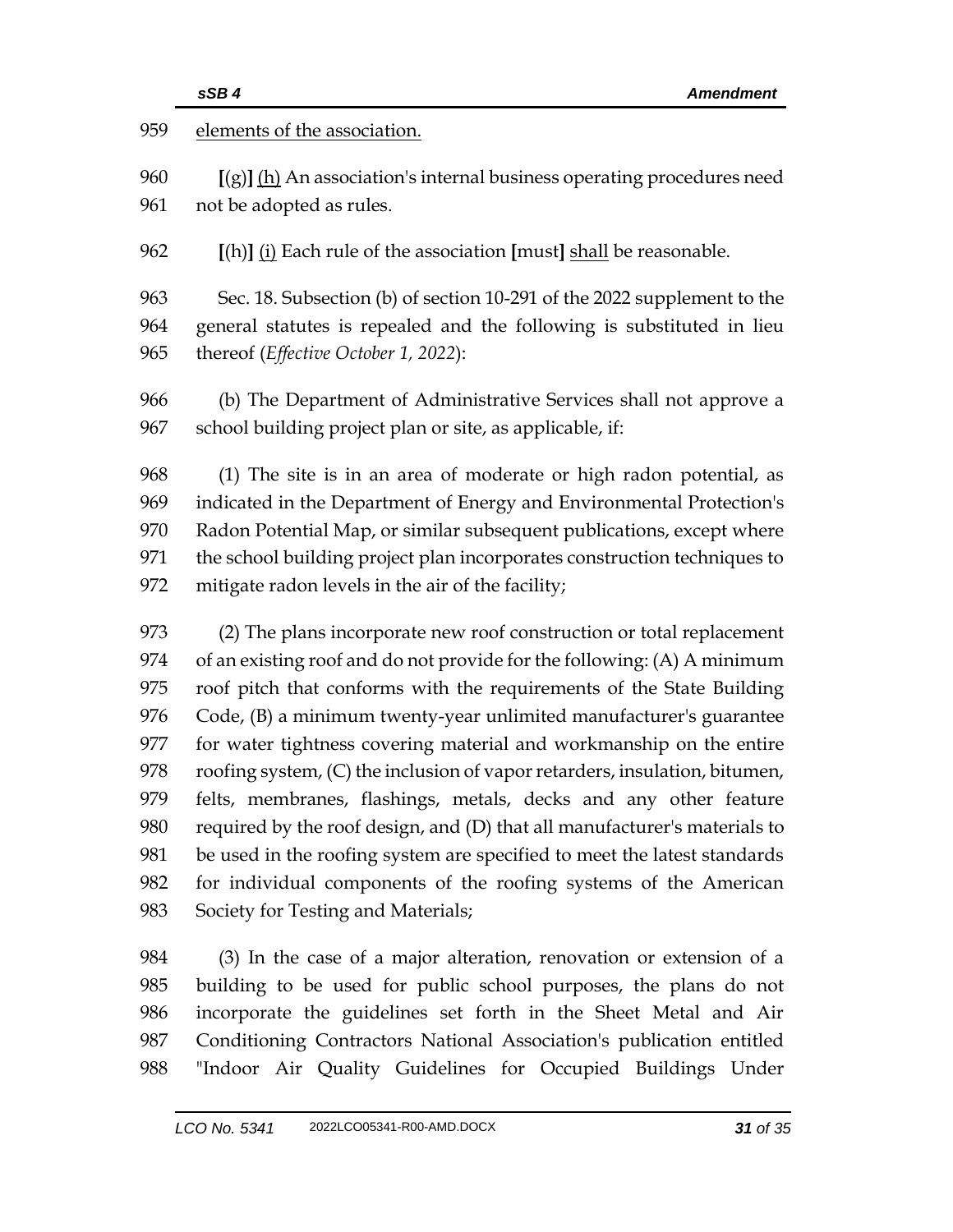### Construction" or similar subsequent publications;

 (4) In the case of a new construction, extension, renovation or replacement, the plans do not provide that the building maintenance staff responsible for such facility are trained in or are receiving training in, or that the applicant plans to provide training in, the appropriate areas of plant operations including, but not limited to, heating, ventilation and air conditioning systems pursuant to section 10-231e, with specific training relative to indoor air quality;

 (5) In the case of a project for new construction, extension, major alteration, renovation or replacement involving a school entrance for inclusion on any listing submitted to the General Assembly in accordance with section 10-283 on or after July 1, 2008, the plans do not provide for a security infrastructure for such entrance; **[**or**]**

 (6) In the case of a project for new construction, extension, major alteration, renovation or replacement on any listing submitted to the General Assembly in accordance with section 10-283 on or after July 1, 2022, the plans do not provide for the installation of at least one water bottle filling station (A) per one hundred students of the projected enrollment for the school building, (B) on each new floor or wing of the school building, and (C) in any food service area of the school building; or

 (7) In the case of a project for new construction of a school building 1011 on any listing submitted to the General Assembly in accordance with section 10-283 on or after July 1, 2023, the plans do not provide for the installation of level two electric vehicle charging stations, as defined in section 5 of this act, in at least twenty per cent of the designated parking spaces for cars or light duty trucks at the school building. Sec. 19. Section 22a-200c of the general statutes is repealed and the following is substituted in lieu thereof (*Effective July 1, 2022*):

## (a) The Commissioner of Energy and Environmental Protection shall adopt regulations, in accordance with chapter 54, to implement the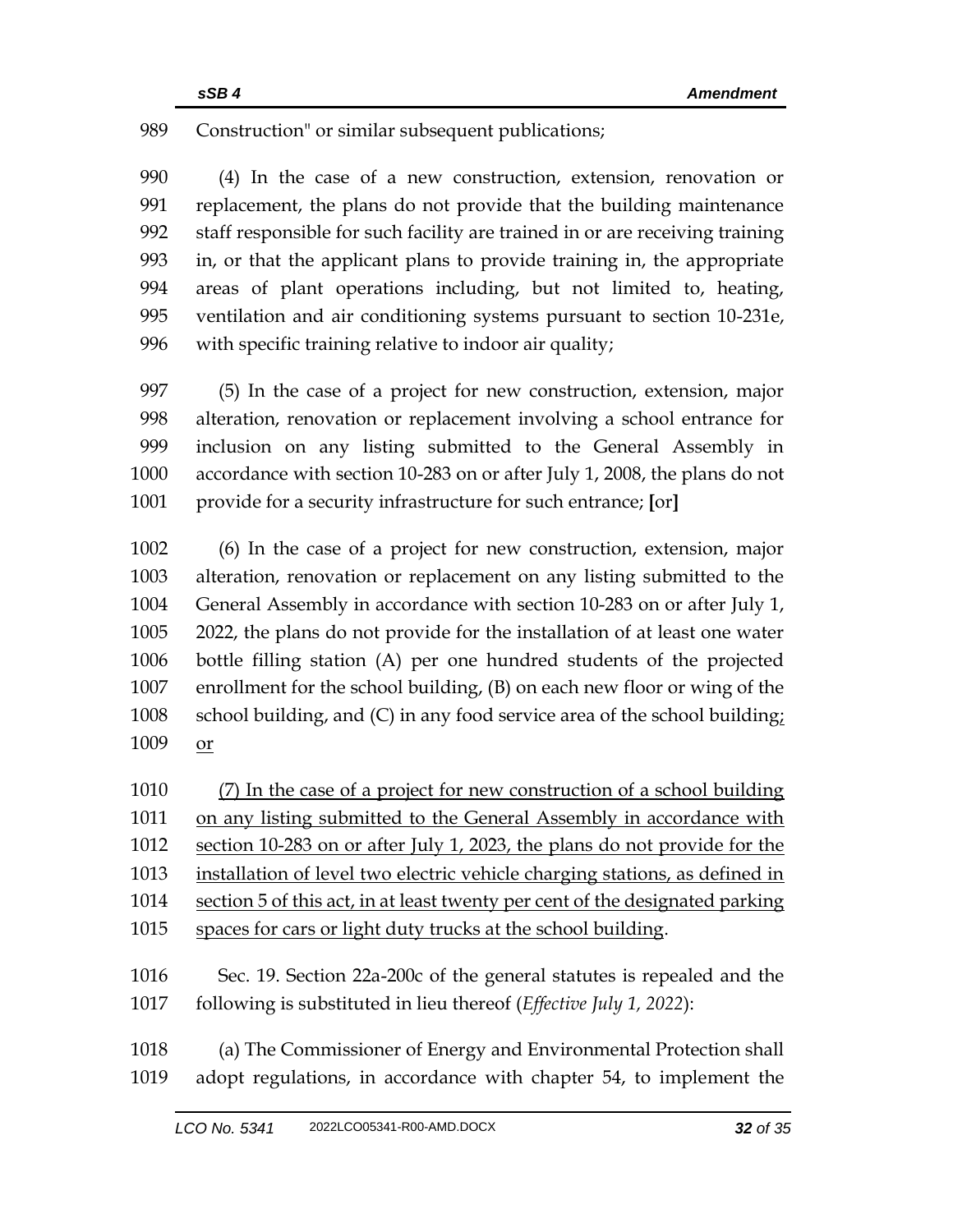Regional Greenhouse Gas Initiative.

 (b) The Department of Energy and Environmental Protection shall auction all emissions allowances and invest the proceeds, which shall be deposited into a Regional Greenhouse Gas account established by the Comptroller as a separate, nonlapsing account within the General Fund, on behalf of electric ratepayers in energy conservation, load management, **[**and**]** Class I renewable energy programs and programs that reduce transportation sector greenhouse gas emissions. In making such investments, the Commissioner of Energy and Environmental Protection shall consider strategies that maximize cost effective reductions in greenhouse gas emission. Allowances shall be auctioned under the oversight of the Department of Energy and Environmental Protection by a contractor or trustee on behalf of the electric ratepayers. **[**On or before July 1, 2015, notwithstanding subparagraph (C) of subdivision (5) of subsection (f) of section 22a-174-31 of the regulations of Connecticut state agencies, the commissioner may allocate to the Connecticut Green Bank any portion of auction proceeds in excess of the amounts budgeted by electric distribution companies in the plan submitted to the department on November 1, 2012, in accordance with section 16-245m, to support energy efficiency programs, provided any such excess proceeds may be calculated and allocated on a pro rata basis at the conclusion of any auction.**]**

 (c) The regulations adopted pursuant to subsection (a) of this section may include provisions to cover the reasonable administrative costs associated with the implementation of the Regional Greenhouse Gas Initiative in Connecticut and to fund the assessment, **[**and**]** planning and implementation of measures to reduce emissions, mitigate the impacts of climate change and to cover the reasonable administrative costs of state agencies associated with the adoption of regulations, plans and policies in accordance with section 22a-200a. Such costs shall not exceed seven and one-half per cent of the total projected allowance value. Such regulations may also set aside a portion of the allowances to support the voluntary renewable energy provisions of the Regional Greenhouse Gas Initiative model rule and combined heat and power.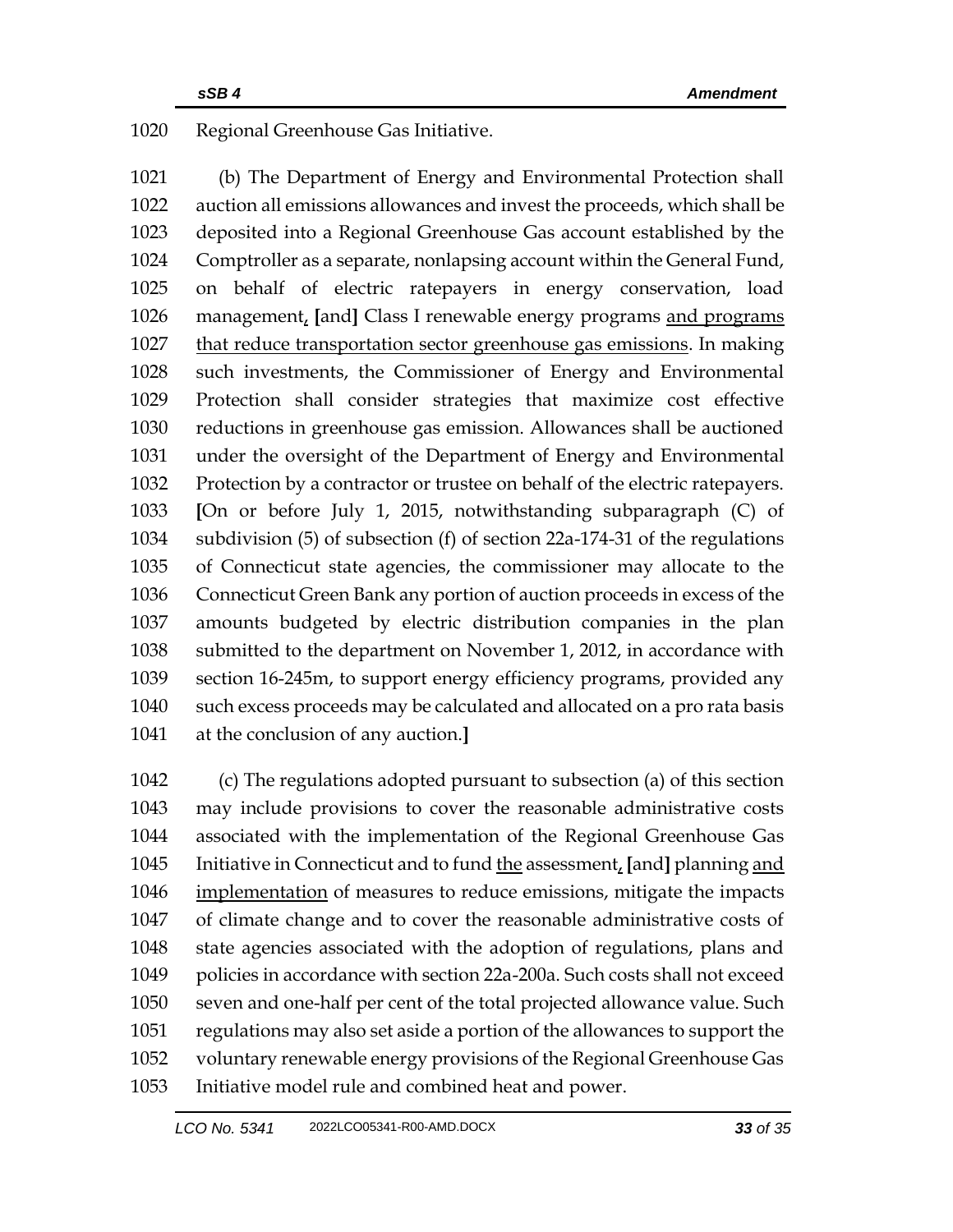(d) Any allowances or allowance value allocated to the energy conservation load management program on behalf of electric ratepayers shall be incorporated into the planning and procurement process in sections 16a-3a and 16a-3b.

 (e) Beginning with the first auction occurring on or after January 1, **[**2017**]** 2023, and notwithstanding the provisions of subsection (a) of this section and subdivision (6) of subsection (f) of section 22a-174-31 of the regulations of Connecticut state agencies, auction proceeds **[**totaling three million three hundred thousand dollars shall be diverted to the General Fund in the fiscal year ending June 30, 2017, provided all proceeds in excess of said amount in the auction or auctions where such diversion occurs, and all proceeds in all subsequent auctions, shall be**]** annually calculated and allocated in accordance with subdivision (6) of subsection (f) of section 22a-174-31 of the regulations of Connecticut state agencies to the Connecticut Green Bank may be utilized by the Connecticut Green Bank, in consultation with the Department of Energy and Environmental Protection, for clean energy resources that do not emit greenhouse gas emissions, provided that any proceeds calculated and allocated to the Connecticut Green Bank in excess of five million two hundred thousand dollars in any fiscal year shall be diverted for the fiscal year ending June 30, 2024, and each fiscal year thereafter, to the Connecticut hydrogen and electric automobile purchase rebate program account established pursuant to subsection (i) of section 22a-202, as amended by this act. The Commissioner of Energy and Environmental Protection shall use the proceeds diverted pursuant to this subsection to prioritize the granting of rebates under the Connecticut Hydrogen and Electric Automobile Purchase Rebate program established pursuant to section 22a-202, as amended by this act, to residents of environmental justice communities. For the purposes of this subsection, "clean energy" has the same meaning as provided in section 16-245n and "environmental justice community" has the same meaning as provided in subsection (a) of section 22a-20a.

 Sec. 20. Subsection (f) of section 14-49 of the 2022 supplement to the general statutes is repealed. (*Effective July 1, 2022*)"